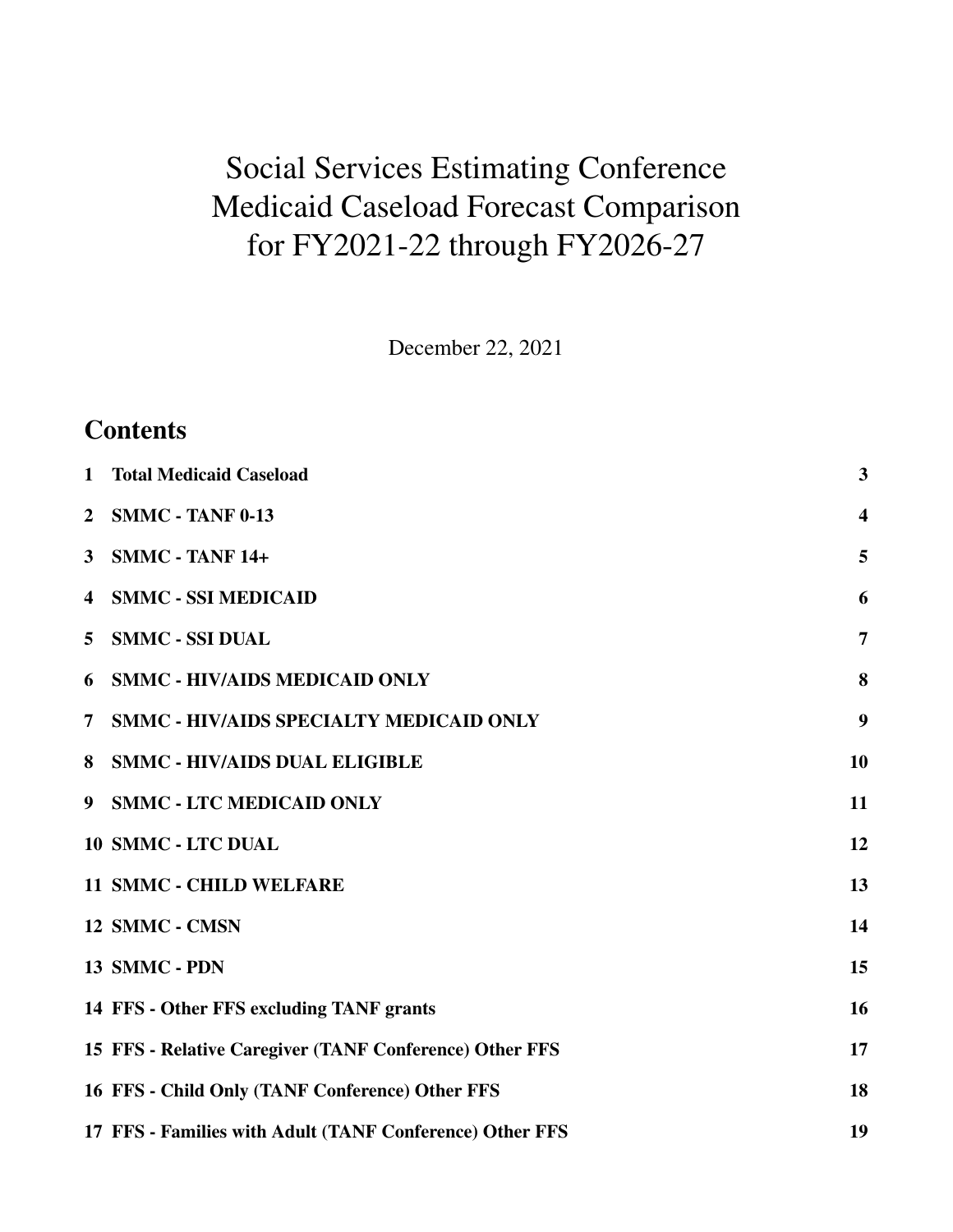| 18 FFS - Unemployed Parent (TANF Conference) Other FFS | <b>20</b> |
|--------------------------------------------------------|-----------|
| <b>19 FFS - Medically Needy</b>                        | 21        |
| 20 FFS - OMB/SLMB/OI                                   | 22        |
| 21 FFS - XXI Children (6-18)                           | 23        |
| 22 FFS - General Assistance                            | 24        |
| 23 FFS - Family Planning                               | 25        |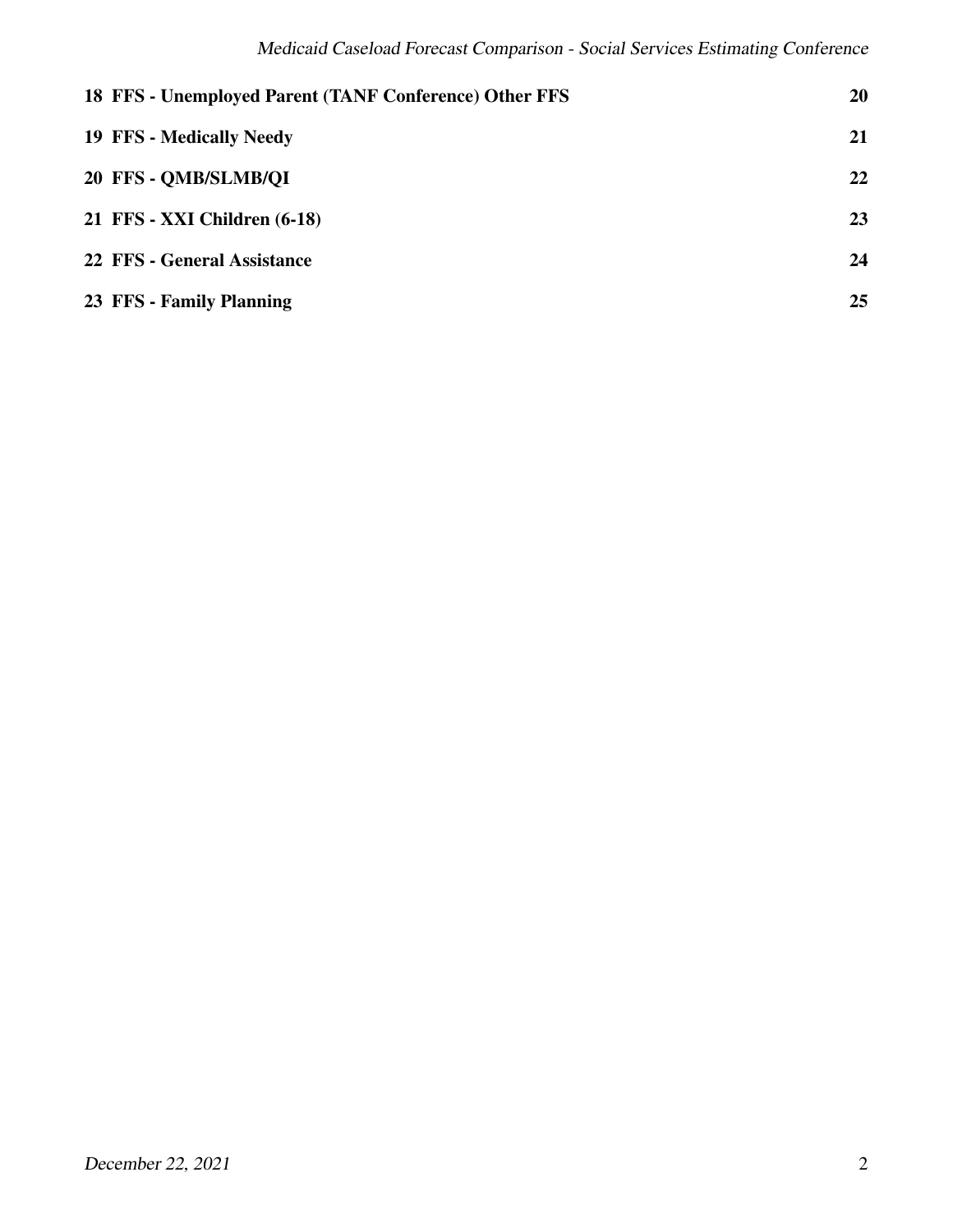# <span id="page-2-0"></span>1 Total Medicaid Caseload

| History            |               |                |                  |  |  |  |  |  |  |
|--------------------|---------------|----------------|------------------|--|--|--|--|--|--|
| <b>Fiscal Year</b> | Average Level | Percent Change | Total per Capita |  |  |  |  |  |  |
| 2012-13            | 3,313,699     | 5.5%           | 0.175            |  |  |  |  |  |  |
| 2013-14            | 3,457,449     | 4.3%           | 0.181            |  |  |  |  |  |  |
| 2014-15            | 3,752,934     | 8.5%           | 0.189            |  |  |  |  |  |  |
| 2015-16            | 3.967.169     | 5.7%           | 0.198            |  |  |  |  |  |  |
| 2016-17            | 4,017,726     | $1.3\%$        | 0.197            |  |  |  |  |  |  |
| 2017-18            | 3,931,828     | $-2.1\%$       | 0.189            |  |  |  |  |  |  |
| 2018-19            | 3,812,142     | $-3.0\%$       | 0.181            |  |  |  |  |  |  |
| 2019-20            | 3,814,033     | $0.0\%$        | 0.177            |  |  |  |  |  |  |
| 2020-21            | 4.524.393     | 18.6%          | 0.207            |  |  |  |  |  |  |

#### Forecasts

| Fiscal  |           | $\%$     | Total per |            | $\%$     | Total per |           | %        | Total per |           | %        | Total per |
|---------|-----------|----------|-----------|------------|----------|-----------|-----------|----------|-----------|-----------|----------|-----------|
| Year    | Old       | Change   | Capita    | <b>EDR</b> | Change   | Capita    | AGY       | Change   | Capita    | New       | Change   | Capita    |
| 2021-22 | 5.042.246 | $1.4\%$  | 0.228     | 5.027.761  | 11.1%    | 0.227     | 5.052.052 | 11.7%    | 0.228     | 5.054.107 | 11.7%    | 0.228     |
| 2022-23 | 4.940.073 | $-2.0\%$ | 0.220     | 4.934.056  | $-1.9\%$ | 0.219     | 5.079.718 | $0.5\%$  | 0.226     | 5.084.503 | 0.6%     | 0.226     |
| 2023-24 | 4,846,282 | $-1.9\%$ | 0.213     | 4,834,366  | $-2.0\%$ | 0.212     | 4,875,676 | $-4.0\%$ | 0.214     | 4.883.489 | $-4.0\%$ | 0.214     |
| 2024-25 | 4.754.208 | $-1.9\%$ | 0.206     | 4,740,915  | $-1.9\%$ | 0.205     | 4,772,016 | $-2.1\%$ | 0.207     | 4.783.777 | $-2.0\%$ | 0.207     |
| 2025-26 | 4.666.979 | $-1.8\%$ | 0.200     | 4.653.638  | $-1.8\%$ | 0.199     | 4.672.024 | $-2.1\%$ | 0.200     | 4.688.268 | $-2.0\%$ | 0.201     |
| 2026-27 | 4.690.357 | $0.5\%$  | 0.198     | 4.678.363  | $0.5\%$  | 0.198     | 4.683.209 | $0.2\%$  | 0.198     | 4.704.290 | $0.3\%$  | 0.199     |

Caseload in October 2021 was 4,985,924.



Month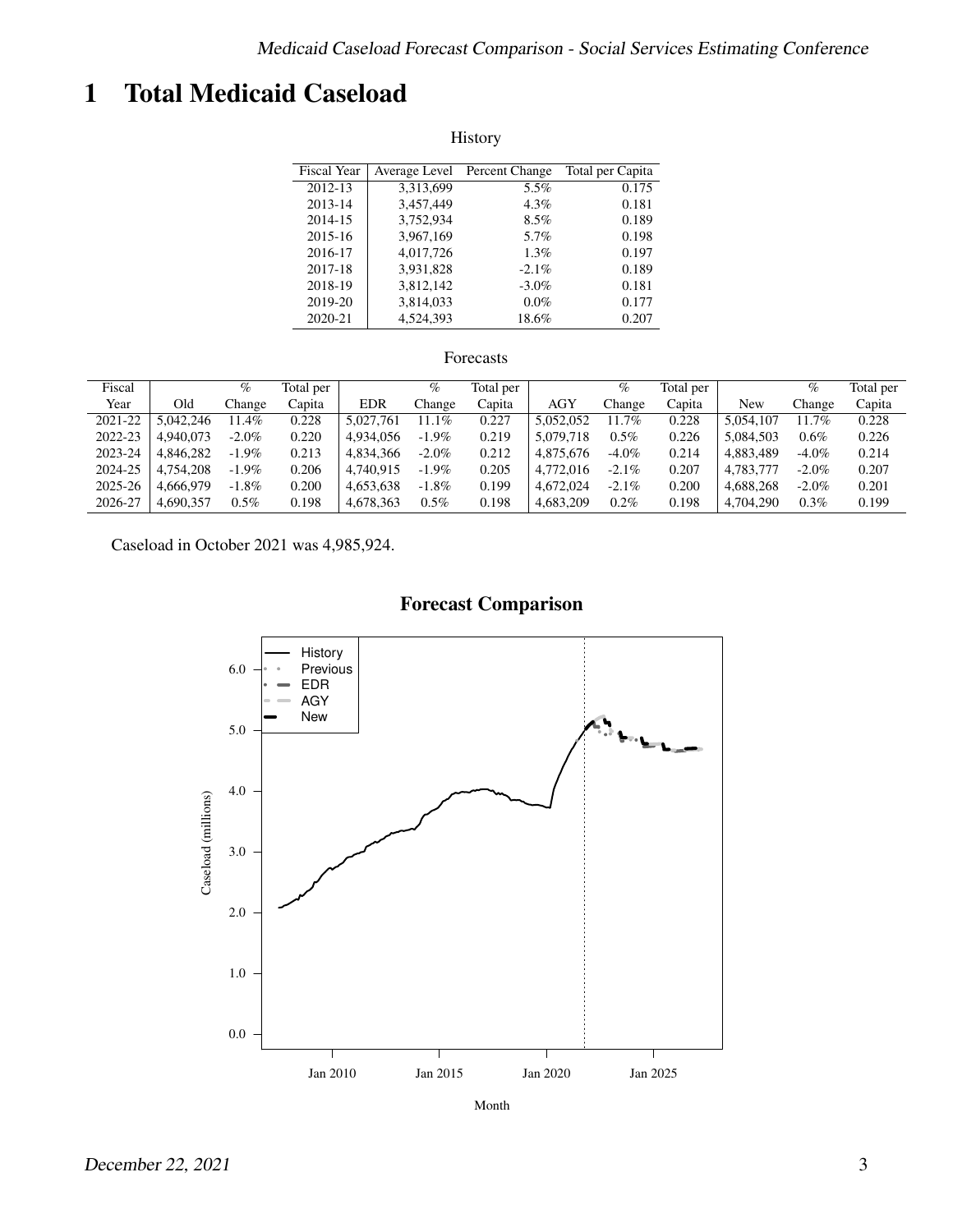# <span id="page-3-0"></span>2 SMMC - TANF 0-13

History

| <b>Fiscal Year</b> |           | Average Level Percent Change | Child per Capita |
|--------------------|-----------|------------------------------|------------------|
| 2016-17            | 1,574,680 | $4.7\%$                      | 0.377            |
| 2017-18            | 1,538,321 | $-2.3\%$                     | 0.364            |
| 2018-19            | 1.471.320 | $-4.4\%$                     | 0.343            |
| 2019-20            | 1.443.763 | $-1.9\%$                     | 0.332            |
| 2020-21            | 1,604,616 | 11.1%                        | 0.364            |

#### Forecasts

| Fiscal  |          | $\%$     | Child per |            | $\%$     | Child per |            | $\%$     | Child per |           | $\%$     | Child per |
|---------|----------|----------|-----------|------------|----------|-----------|------------|----------|-----------|-----------|----------|-----------|
| Year    | Old      | Change   | Capita    | <b>EDR</b> | Change   | Capita    | <b>AGY</b> | Change   | Capita    | New       | Change   | Capita    |
| 2021-22 | .699.618 | 5.9%     | 0.380     | .683.736   | 4.9%     | 0.376     | .690.279   | 5.3%     | 0.378     | 1.690.279 | 5.3%     | 0.378     |
| 2022-23 | .660.978 | $-2.3\%$ | 0.366     | .644.852   | $-2.3\%$ | 0.363     | 1.670.260  | $-1.2\%$ | 0.368     | .670.260  | $-1.2\%$ | 0.368     |
| 2023-24 | .631.198 | $-1.8\%$ | 0.355     | .615.361   | $-1.8\%$ | 0.352     | 1,617,357  | $-3.2\%$ | 0.352     | .617.357  | $-3.2\%$ | 0.352     |
| 2024-25 | .602.790 | $-1.7\%$ | 0.345     | .587.229   | $-1.7\%$ | 0.342     | .589.190   | $-1.7%$  | 0.342     | .589.190  | $-1.7\%$ | 0.342     |
| 2025-26 | .575.244 | $-1.7\%$ | 0.336     | 1.559.952  | $-1.7\%$ | 0.333     | .561.878   | $-1.7\%$ | 0.333     | .561.878  | $-1.7\%$ | 0.333     |
| 2026-27 | .576,447 | $0.1\%$  | 0.333     | .561.146   | $0.1\%$  | 0.329     | .563,072   | $0.1\%$  | 0.330     | .563,072  | 0.1%     | 0.330     |

Caseload in October 2021 was 1,682,604.



\* FY 2014-15 history is based on December-June actuals.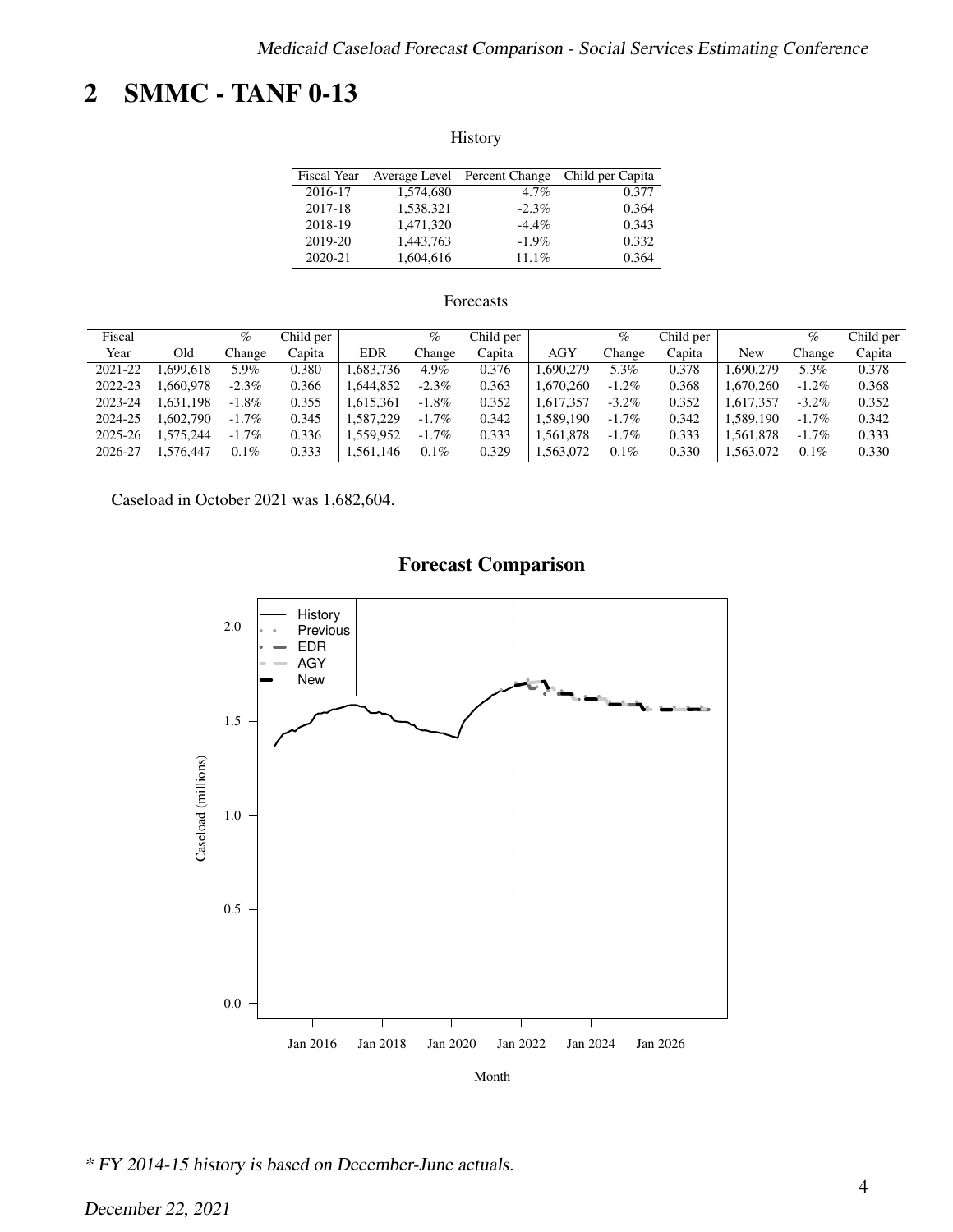# <span id="page-4-0"></span>3 SMMC - TANF 14+

History

| <b>Fiscal Year</b> |           | Average Level Percent Change | Adult per Capita |
|--------------------|-----------|------------------------------|------------------|
| 2016-17            | 1,022,844 | $4.3\%$                      | 0.063            |
| 2017-18            | 957.363   | $-6.4\%$                     | 0.058            |
| 2018-19            | 883.566   | $-7.7\%$                     | 0.053            |
| 2019-20            | 882,035   | $-0.2\%$                     | 0.052            |
| 2020-21            | 1,257,314 | 42.5%                        | 0.072            |

#### Forecasts

| Fiscal  |          | $\%$     | Adult per |            | %        | Adult per |            | %        | Adult per |          | %        | Adult per |
|---------|----------|----------|-----------|------------|----------|-----------|------------|----------|-----------|----------|----------|-----------|
| Year    | Old      | .hange   | Capita    | <b>EDR</b> | Change   | Capita    | <b>AGY</b> | Change   | Capita    | New      | Change   | Capita    |
| 2021-22 | .561,795 | 24.2%    | 0.088     | .581.143   | 25.8%    | 0.089     | .583.480   | 25.9%    | 0.090     | .583.480 | 25.9%    | 0.090     |
| 2022-23 | .498,887 | $-4.0\%$ | 0.083     | 1.536.692  | $-2.8\%$ | 0.086     | .604.028   | $.3\%$   | 0.089     | .604.028 | 1.3%     | 0.089     |
| 2023-24 | .426.936 | $-4.8\%$ | 0.078     | .462.929   | $-4.8\%$ | 0.080     | .474.692   | $-8.1\%$ | 0.081     | .474.692 | $-8.1\%$ | 0.081     |
| 2024-25 | .354.159 | $-5.1\%$ | 0.073     | .388.318   | $-5.1\%$ | 0.075     | .399.482   | $-5.1\%$ | 0.076     | .399.482 | $-5.1\%$ | 0.076     |
| 2025-26 | .282.388 | $-5.3\%$ | 0.069     | 1.314.737  | $-5.3\%$ | 0.070     | ,325,307   | $-5.3\%$ | 0.071     | .325.307 | $-5.3\%$ | 0.071     |
| 2026-27 | .284.123 | $0.1\%$  | 0.068     | 1.316.677  | $0.1\%$  | 0.070     | ,327,195   | $0.1\%$  | 0.070     | 327,195  | 0.1%     | 0.070     |

Caseload in October 2021 was 1,541,943.



\* FY 2014-15 history is based on December-June actuals.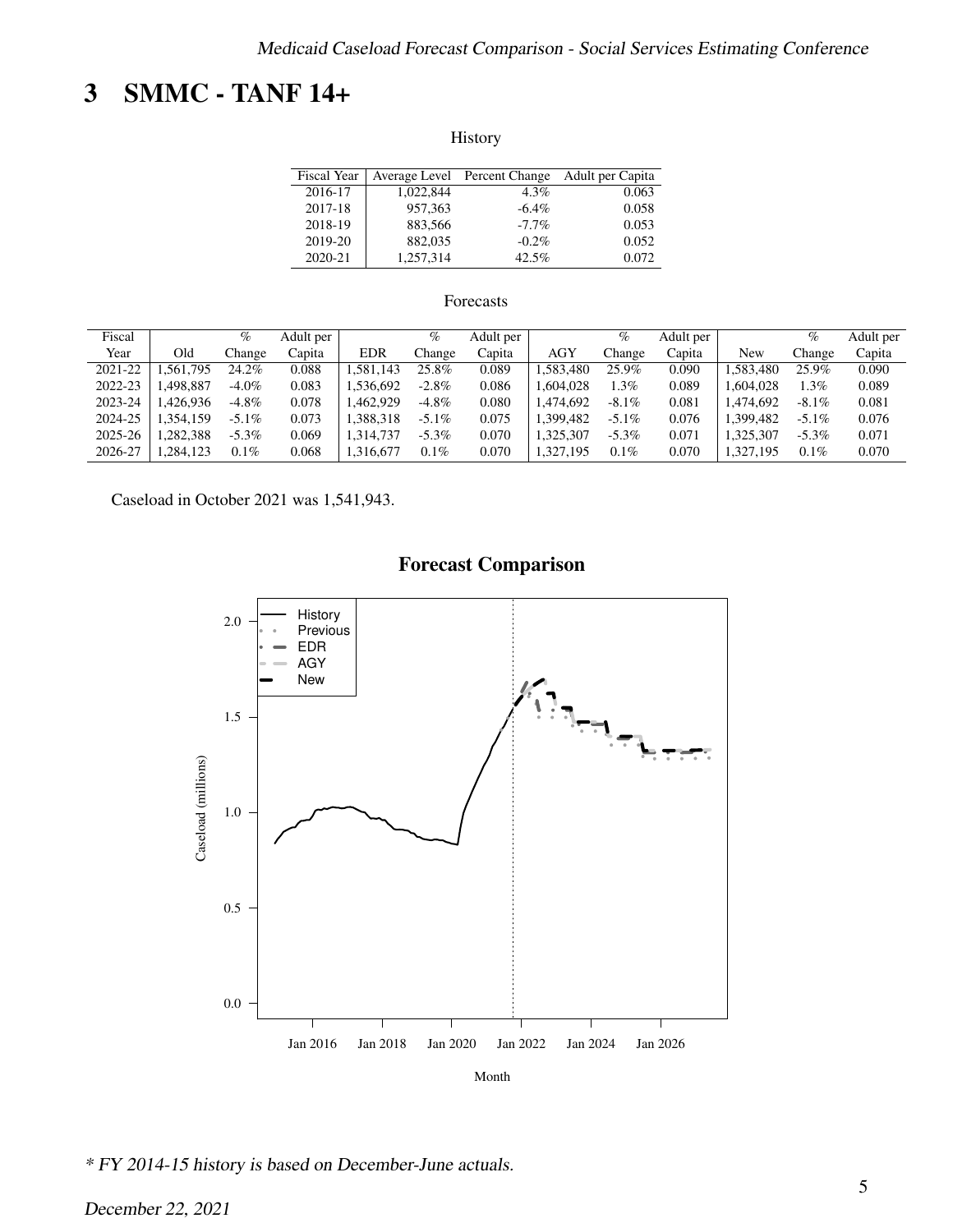# <span id="page-5-0"></span>4 SMMC - SSI MEDICAID

History

| Fiscal Year |         | Average Level Percent Change | Adult per Capita |
|-------------|---------|------------------------------|------------------|
| 2016-17     | 310,685 | $4.3\%$                      | 0.019            |
| 2017-18     | 313.231 | $0.8\%$                      | 0.019            |
| 2018-19     | 298,927 | $-4.6\%$                     | 0.018            |
| 2019-20     | 294,277 | $-1.6\%$                     | 0.017            |
| 2020-21     | 307.402 | 4.5%                         | 0.018            |

### Forecasts

| Fiscal  |         | %       | Adult per |            | %       | Adult per |            | %       | Adult per |         | %       | Adult per |
|---------|---------|---------|-----------|------------|---------|-----------|------------|---------|-----------|---------|---------|-----------|
| Year    | Old     | . hange | Capita    | <b>EDR</b> | Change  | Capita    | <b>AGY</b> | Change  | Capita    | New     | Change  | Capita    |
| 2021-22 | 321.896 | 4.7%    | 0.018     | 317,860    | 3.4%    | 0.018     | 319,665    | $4.0\%$ | 0.018     | 317,860 | $3.4\%$ | 0.018     |
| 2022-23 | 332,686 | 3.4%    | 0.019     | 322.018    | $1.3\%$ | 0.018     | 329.264    | $3.0\%$ | 0.018     | 322,018 | $.3\%$  | 0.018     |
| 2023-24 | 342,072 | 2.8%    | 0.019     | 326,157    | $.3\%$  | 0.018     | 337.597    | 2.5%    | 0.019     | 326,157 | . 3%    | 0.018     |
| 2024-25 | 350,822 | 2.6%    | 0.019     | 330,297    | $.3\%$  | 0.018     | 345.198    | 2.3%    | 0.019     | 330,297 | .3%     | 0.018     |
| 2025-26 | 359.244 | 2.4%    | 0.019     | 334,437    | $.3\%$  | 0.018     | 352.415    | 2.1%    | 0.019     | 334,437 | .3%     | 0.018     |
| 2026-27 | 367,474 | 2.3%    | 0.019     | 338,576    | $.2\%$  | 0.018     | 359.410    | $2.0\%$ | 0.019     | 338,576 | . 2%    | 0.018     |

Caseload in October 2021 was 317,015.



\* FY 2014-15 history is based on December-June actuals. Caseload in this category was affected by a change to the HIV/AIDS algorithm in May/June 2017. December 22, 2021 6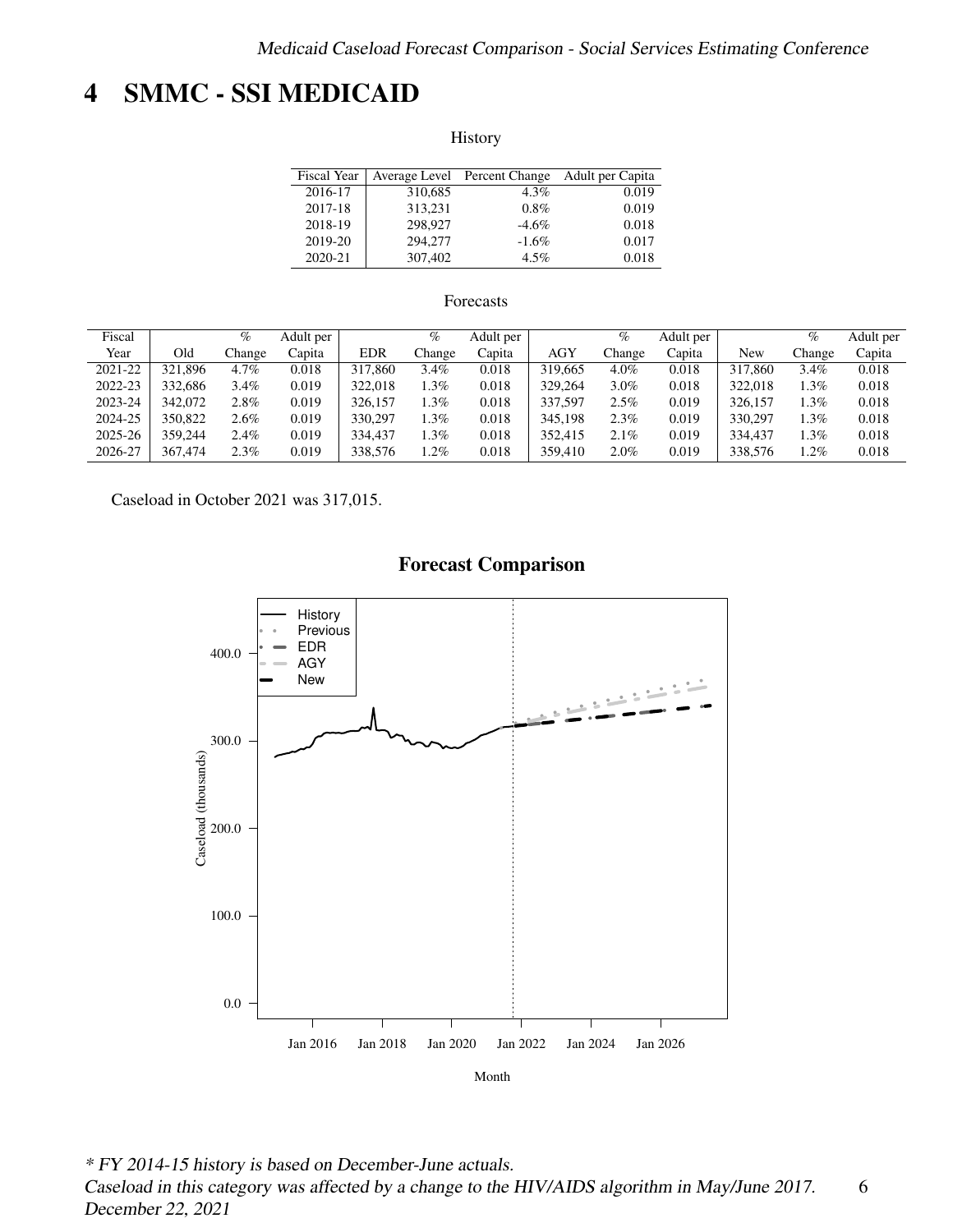# <span id="page-6-0"></span>5 SMMC - SSI DUAL

History

| <b>Fiscal Year</b> |         | Average Level Percent Change | Adult per Capita |
|--------------------|---------|------------------------------|------------------|
| 2016-17            | 138,496 | $0.9\%$                      | 0.009            |
| 2017-18            | 122,769 | $-11.4%$                     | 0.007            |
| 2018-19            | 109.616 | $-10.7\%$                    | 0.007            |
| 2019-20            | 99.321  | $-9.4\%$                     | 0.006            |
| 2020-21            | 101,554 | 2.2%                         | 0.006            |

### Forecasts

| Fiscal  |         | %        | Adult per |            | %        | Adult per |            | $\%$     | Adult per |         | %        | Adult per |
|---------|---------|----------|-----------|------------|----------|-----------|------------|----------|-----------|---------|----------|-----------|
| Year    | Old     | hange.   | Capita    | <b>EDR</b> | Change   | Capita    | <b>AGY</b> | Change   | Capita    | New     | Change   | Capita    |
| 2021-22 | 101.536 | $-0.0\%$ | 0.006     | 100.637    | $-0.9\%$ | 0.006     | 100.969    | $-0.6\%$ | 0.006     | 100.969 | $-0.6\%$ | 0.006     |
| 2022-23 | 103.465 | $.9\%$   | 0.006     | 101.777    | $1.1\%$  | 0.006     | 103.036    | 2.0%     | 0.006     | 103,036 | 2.0%     | 0.006     |
| 2023-24 | 105.431 | .9%      | 0.006     | 103.370    | l.6%     | 0.006     | 105.086    | $2.0\%$  | 0.006     | 105.086 | 2.0%     | 0.006     |
| 2024-25 | 107.012 | $.5\%$   | 0.006     | 104.964    | .5%      | 0.006     | 106.717    | .6%      | 0.006     | 106.717 | . 6%     | 0.006     |
| 2025-26 | 108.296 | $.2\%$   | 0.006     | 106.557    | $.5\%$   | 0.006     | 108.025    | $.2\%$   | 0.006     | 108.025 | .2%      | 0.006     |
| 2026-27 | 109.271 | $0.9\%$  | 0.006     | 108.150    | $.5\%$   | 0.006     | 109.081    | $.0\%$   | 0.006     | 109.081 | $.0\%$   | 0.006     |

Caseload in October 2021 was 99,852.



\* FY 2014-15 history is based on December-June actuals.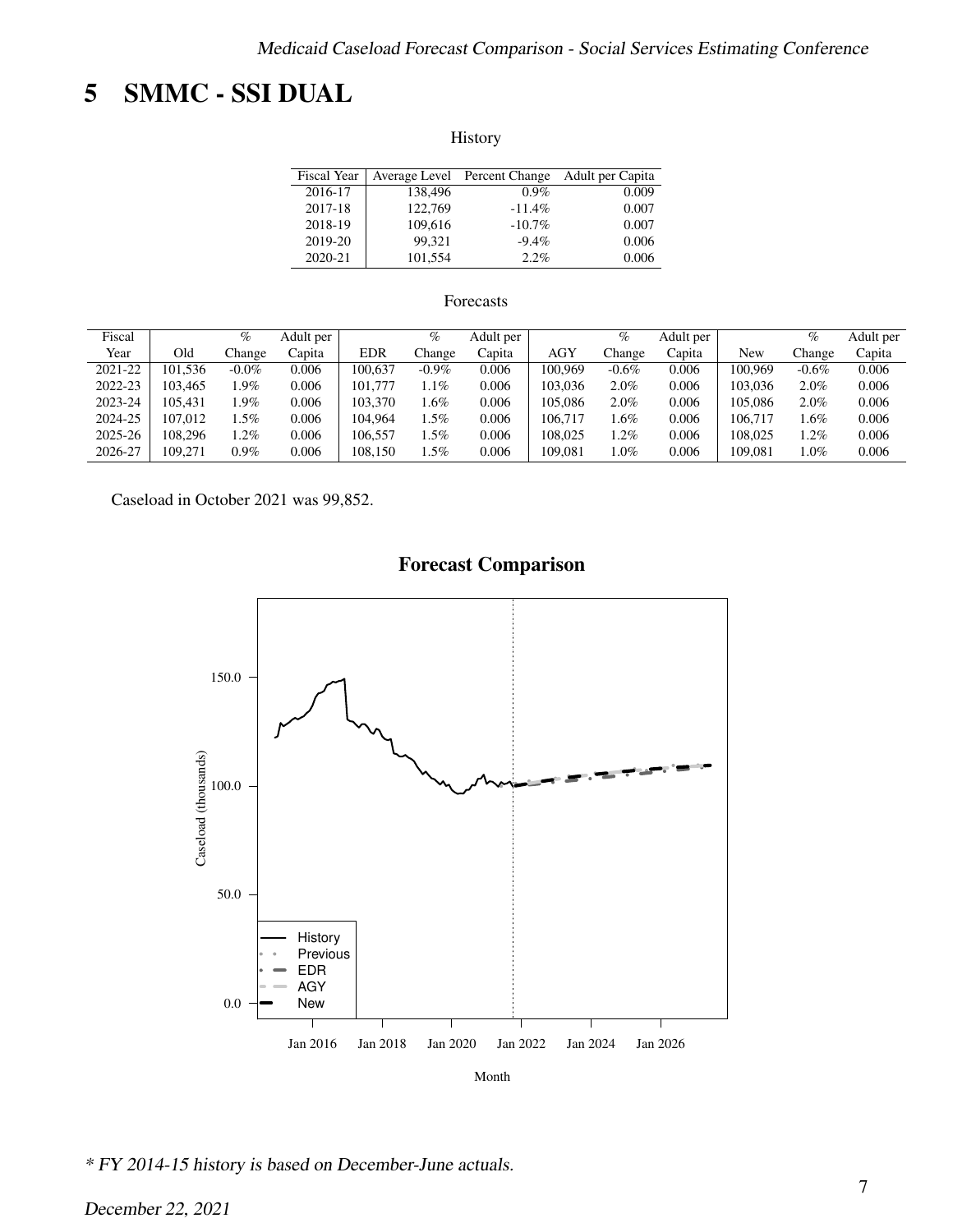# <span id="page-7-0"></span>6 SMMC - HIV/AIDS MEDICAID ONLY

History

| <b>Fiscal Year</b> |       | Average Level Percent Change | Adult per Capita |
|--------------------|-------|------------------------------|------------------|
| 2016-17            | 7.860 | 17.8%                        | 0.000            |
| 2017-18            | 6.364 | $-19.0%$                     | 0.000            |
| 2018-19            | 6.248 | $-1.8\%$                     | 0.000            |
| 2019-20            | 6.778 | $8.5\%$                      | 0.000            |
| 2020-21            | 8.391 | 23.8%                        | 0.000            |

### Forecasts

| Fiscal  |        | $\%$    | Adult per |            | $\%$     | Adult per |            | %        | Adult per |        | $\%$   | Adult per |
|---------|--------|---------|-----------|------------|----------|-----------|------------|----------|-----------|--------|--------|-----------|
| Year    | Old    | Change  | Capita    | <b>EDR</b> | Change   | Capita    | <b>AGY</b> | Change   | Capita    | New    | Change | Capita    |
| 2021-22 | 9.821  | 17.0%   | 0.001     | 9.976      | 18.9%    | 0.001     | 10,034     | 19.6%    | 0.001     | 10.034 | 19.6%  | 0.001     |
| 2022-23 | 10.969 | 11.7%   | 0.001     | 11.132     | 1.6%     | 0.001     | 11.411     | 13.7%    | 0.001     | 11.411 | 13.7%  | 0.001     |
| 2023-24 | 2.116  | 10.5%   | 0.001     | 12.259     | $10.1\%$ | 0.001     | 12.769     | 11.9%    | 0.001     | 12.769 | 11.9%  | 0.001     |
| 2024-25 | 3.263  | 9.5%    | 0.001     | 13.385     | 9.2%     | 0.001     | 14,126     | $10.6\%$ | 0.001     | 14.126 | 10.6%  | 0.001     |
| 2025-26 | 14.410 | 8.6%    | $0.001\,$ | 14.512     | 8.4%     | 0.001     | 15.482     | $9.6\%$  | 0.001     | 15.482 | 9.6%   | 0.001     |
| 2026-27 | 15.556 | $8.0\%$ | 0.001     | 15.639     | $7.8\%$  | 0.001     | 16.838     | $8.8\%$  | 0.001     | 16.838 | 8.8%   | 0.001     |

Caseload in October 2021 was 9,770.



\* FY 2014-15 history is based on December-June actuals. Caseload in this category was affected by a change to the HIV/AIDS algorithm in May/June 2017. December 22, 2021 8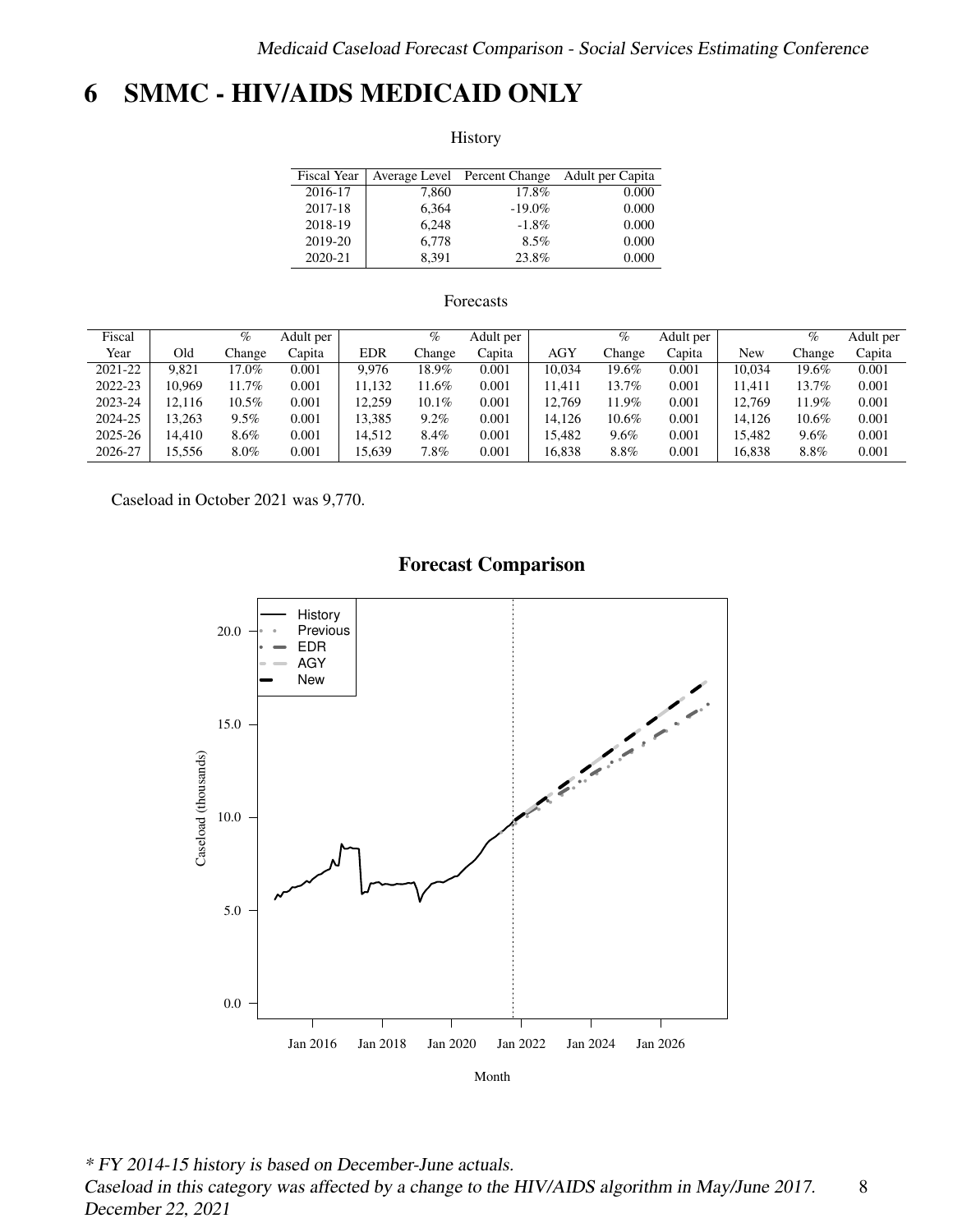# <span id="page-8-0"></span>7 SMMC - HIV/AIDS SPECIALTY MEDICAID ONLY

History

| Fiscal Year |       | Average Level Percent Change | Adult per Capita |
|-------------|-------|------------------------------|------------------|
| 2016-17     | 7.510 | 2.8%                         | 0.000            |
| 2017-18     | 7.075 | $-5.8\%$                     | 0.000            |
| 2018-19     | 6.949 | $-1.8\%$                     | 0.000            |
| 2019-20     | 7.168 | $3.2\%$                      | 0.000            |
| 2020-21     | 8.944 | 24.8%                        | 0.001            |

### Forecasts

| Fiscal  |        | %       | Adult per |            | %       | Adult per |            | $\%$    | Adult per |        | %       | Adult per |
|---------|--------|---------|-----------|------------|---------|-----------|------------|---------|-----------|--------|---------|-----------|
| Year    | Old    | hange.  | Capita    | <b>EDR</b> | Change  | Capita    | <b>AGY</b> | Change  | Capita    | New    | Change  | Capita    |
| 2021-22 | 10.198 | 14.0%   | 0.001     | 10.591     | 18.4%   | 0.001     | 10.608     | 18.6%   | 0.001     | 10.608 | 18.6%   | 0.001     |
| 2022-23 | 10.946 | $7.3\%$ | 0.001     | 1.683      | 10.3%   | 0.001     | 11.610     | 9.4%    | 0.001     | 11.610 | 9.4%    | 0.001     |
| 2023-24 | 1.552  | 5.5%    | 0.001     | 12.742     | $9.1\%$ | 0.001     | 12,363     | $6.5\%$ | 0.001     | 12.363 | $6.5\%$ | 0.001     |
| 2024-25 | 12.104 | $4.8\%$ | 0.001     | 13.800     | 8.3%    | 0.001     | 13.011     | 5.2%    | 0.001     | 13.011 | 5.2%    | 0.001     |
| 2025-26 | 12.632 | 4.4%    | 0.001     | 14.857     | $7.7\%$ | 0.001     | 13,604     | $4.6\%$ | 0.001     | 13.604 | $4.6\%$ | 0.001     |
| 2026-27 | 13.146 | $4.1\%$ | 0.001     | 15.915     | 7.1%    | 0.001     | 14,164     | $4.1\%$ | 0.001     | 14.164 | $4.1\%$ | 0.001     |

Caseload in October 2021 was 10,406.



\* FY 2014-15 history is based on December-June actuals.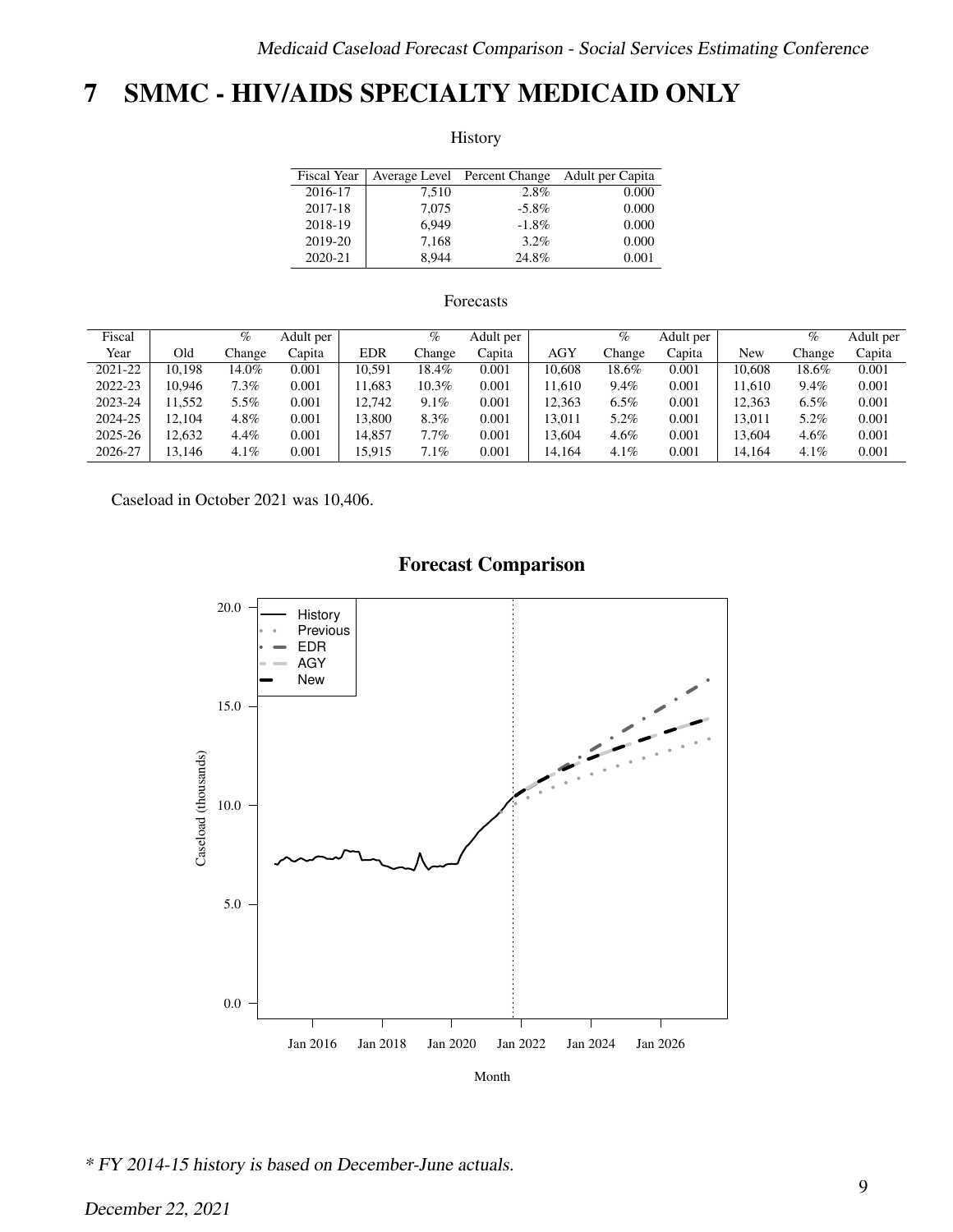# <span id="page-9-0"></span>8 SMMC - HIV/AIDS DUAL ELIGIBLE

History

| <b>Fiscal Year</b> |       | Average Level Percent Change | Adult per Capita |
|--------------------|-------|------------------------------|------------------|
| 2016-17            | 5.614 | $3.2\%$                      | 0.000            |
| 2017-18            | 5,106 | $-9.1\%$                     | 0.000            |
| 2018-19            | 4.603 | $-9.9\%$                     | 0.000            |
| 2019-20            | 4.412 | $-4.1\%$                     | 0.000            |
| 2020-21            | 4.342 | $-1.6\%$                     | 0.000            |

### Forecasts

| Fiscal  |       | $\%$    | Adult per |            | $\%$     | Adult per |            | %        | Adult per |       | $\%$     | Adult per |
|---------|-------|---------|-----------|------------|----------|-----------|------------|----------|-----------|-------|----------|-----------|
| Year    | Old   | Change  | Capita    | <b>EDR</b> | Change   | Capita    | <b>AGY</b> | Change   | Capita    | New   | Change   | Capita    |
| 2021-22 | 4.240 | $-2.3%$ | 0.000     | 4.116      | $-5.2\%$ | 0.000     | 4.135      | $-4.8\%$ | 0.000     | 4.135 | $-4.8\%$ | 0.000     |
| 2022-23 | 4.294 | $.3\%$  | 0.000     | 4.107      | $-0.2\%$ | 0.000     | 4.177      | $.0\%$   | 0.000     | 4.177 | $1.0\%$  | 0.000     |
| 2023-24 | 4.338 | $.0\%$  | 0.000     | 4.107      | $0.0\%$  | 0.000     | 4,219      | $.0\%$   | 0.000     | 4.219 | $1.0\%$  | 0.000     |
| 2024-25 | 4.372 | 0.8%    | 0.000     | 4.107      | $0.0\%$  | 0.000     | 4.254      | $0.8\%$  | 0.000     | 4.254 | 0.8%     | 0.000     |
| 2025-26 | 4.400 | 0.6%    | 0.000     | 4.107      | $0.0\%$  | 0.000     | 4.284      | $0.7\%$  | 0.000     | 4.284 | 0.7%     | 0.000     |
| 2026-27 | 4.422 | $0.5\%$ | 0.000     | 4.107      | $0.0\%$  | 0.000     | 4.308      | 0.6%     | 0.000     | 4.308 | 0.6%     | 0.000     |

Caseload in October 2021 was 4,106.



\* FY 2014-15 history is based on December-June actuals.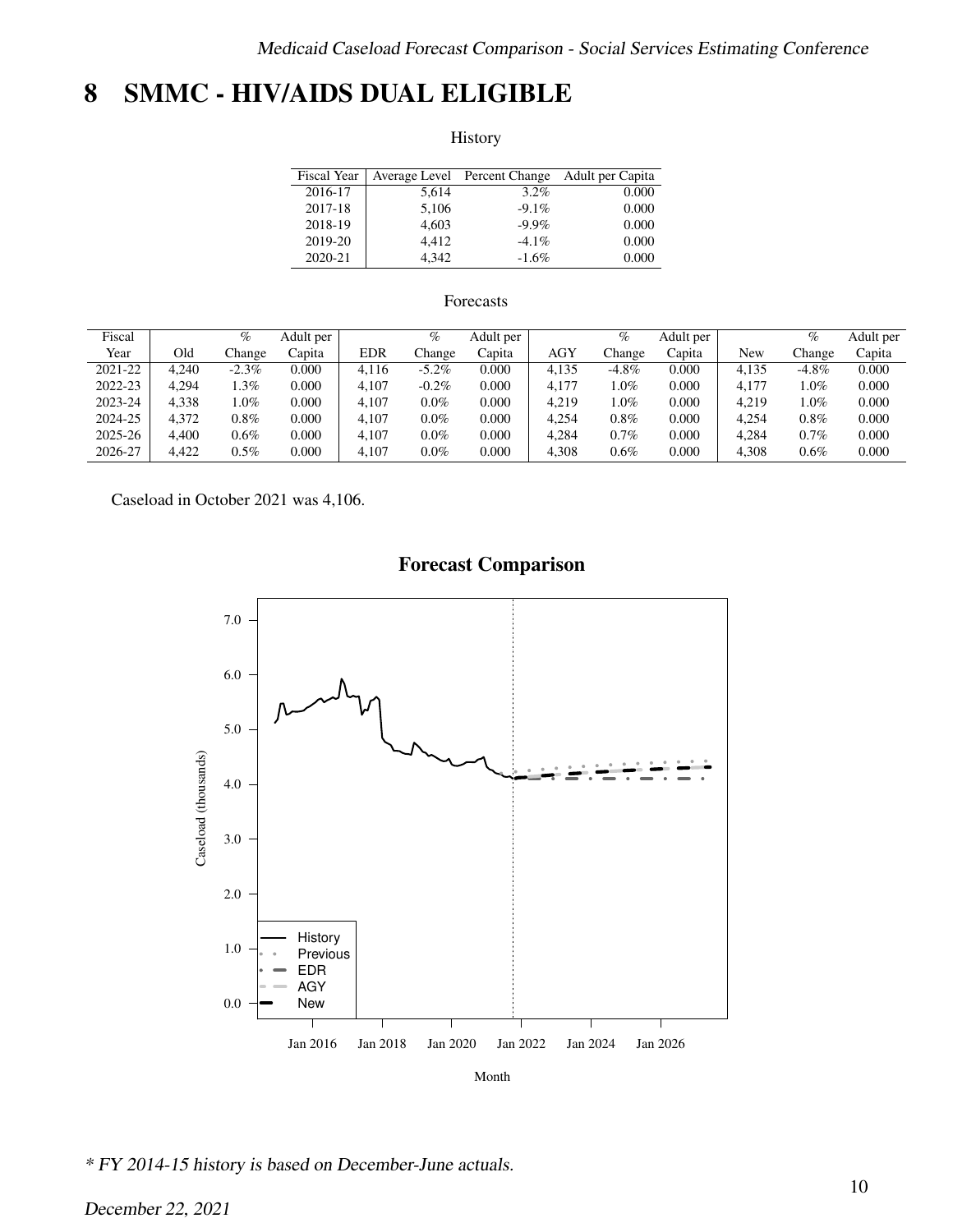# <span id="page-10-0"></span>9 SMMC - LTC MEDICAID ONLY

History

| Fiscal Year |        | Average Level Percent Change | Adult per Capita |
|-------------|--------|------------------------------|------------------|
| 2016-17     | 6.651  | 7.3%                         | 0.000            |
| 2017-18     | 7.428  | 11.7%                        | 0.000            |
| 2018-19     | 8.216  | $10.6\%$                     | 0.000            |
| 2019-20     | 8.993  | 9.5%                         | 0.001            |
| 2020-21     | 10,035 | 11.6%                        | 0.001            |

### Forecasts

| Fiscal  |        | $\%$    | Adult per |            | $\%$    | Adult per |            | %       | Adult per |        | $\%$    | Adult per |
|---------|--------|---------|-----------|------------|---------|-----------|------------|---------|-----------|--------|---------|-----------|
| Year    | Old    | Change  | Capita    | <b>EDR</b> | Change  | Capita    | <b>AGY</b> | Change  | Capita    | New    | Change  | Capita    |
| 2021-22 | 10.966 | $9.3\%$ | 0.001     | 10.963     | 9.3%    | 0.001     | 10.924     | 8.9%    | 0.001     | 10.966 | $9.2\%$ | 0.001     |
| 2022-23 | 1.687  | $6.6\%$ | 0.001     | 11.791     | $7.5\%$ | 0.001     | 11.598     | $6.2\%$ | 0.001     | 1.687  | $6.6\%$ | 0.001     |
| 2023-24 | 12.352 | 5.7%    | 0.001     | 12.618     | $7.0\%$ | 0.001     | 12.241     | 5.5%    | 0.001     | 12.352 | 5.7%    | 0.001     |
| 2024-25 | 2.989  | 5.2%    | 0.001     | 13.446     | $6.6\%$ | 0.001     | 12.869     | 5.1%    | 0.001     | 12.989 | 5.2%    | 0.001     |
| 2025-26 | 3.608  | 4.8%    | 0.001     | 14.273     | $6.2\%$ | 0.001     | 13.486     | 4.8%    | 0.001     | 13.608 | 4.8%    | 0.001     |
| 2026-27 | 14.211 | 4.4%    | 0.001     | 15.101     | 5.8%    | 0.001     | 14.092     | $4.5\%$ | 0.001     | 14.211 | 4.4%    | 0.001     |

Caseload in October 2021 was 10,783.



\* FY 2014-15 history is based on December-June actuals.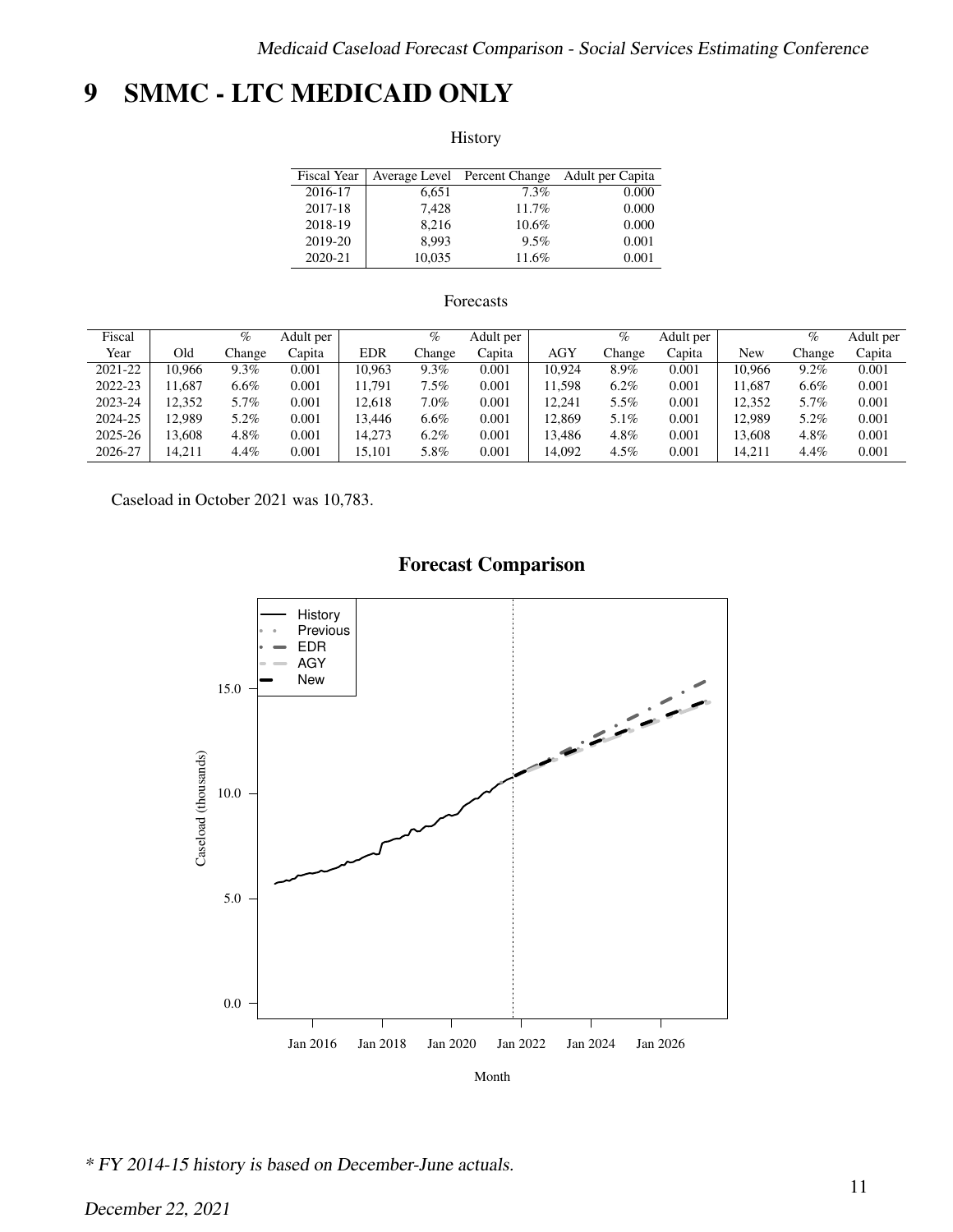# <span id="page-11-0"></span>10 SMMC - LTC DUAL

History

| Fiscal Year |        | Average Level Percent Change | Adult per Capita |
|-------------|--------|------------------------------|------------------|
| 2016-17     | 73,958 | 11.8%                        | 0.005            |
| 2017-18     | 74.452 | $0.7\%$                      | 0.005            |
| 2018-19     | 77,580 | $4.2\%$                      | 0.005            |
| 2019-20     | 81,481 | 5.0%                         | 0.005            |
| 2020-21     | 79.919 | $-1.9\%$                     | 0.005            |

### Forecasts

| Fiscal  |        | $\%$     | Adult per |            | $\%$     | Adult per |        | $\%$     | Adult per |        | $\%$     | Adult per |
|---------|--------|----------|-----------|------------|----------|-----------|--------|----------|-----------|--------|----------|-----------|
| Year    | Old    | Change   | Capita    | <b>EDR</b> | Change   | Capita    | AGY    | Change   | Capita    | New    | Change   | Capita    |
| 2021-22 | 79.153 | $-1.0\%$ | 0.004     | 78.638     | $-1.6\%$ | 0.004     | 78.532 | $-1.7\%$ | 0.004     | 78.638 | $-1.6\%$ | 0.004     |
| 2022-23 | 80.724 | 2.0%     | 0.004     | 79.898     | .6%      | 0.004     | 79.556 | $.3\%$   | 0.004     | 79.898 | l.6%     | 0.004     |
| 2023-24 | 82,295 | $.9\%$   | 0.005     | 81.369     | $.8\%$   | 0.004     | 80,808 | $.6\%$   | 0.004     | 81.369 | 1.8%     | 0.004     |
| 2024-25 | 83.865 | .9%      | 0.005     | 82,840     | $.8\%$   | 0.004     | 82,053 | $.5\%$   | 0.004     | 82,840 | l.8%     | 0.004     |
| 2025-26 | 85.436 | $.9\%$   | 0.005     | 84.310     | $.8\%$   | 0.005     | 83.293 | $.5\%$   | 0.004     | 84.310 | l.8%     | 0.005     |
| 2026-27 | 87,007 | $.8\%$   | 0.005     | 85.781     | .7%      | 0.005     | 84.528 | $.5\%$   | 0.004     | 85.781 | l.7%     | 0.005     |

Caseload in October 2021 was 78,121.



\* FY 2014-15 history is based on December-June actuals.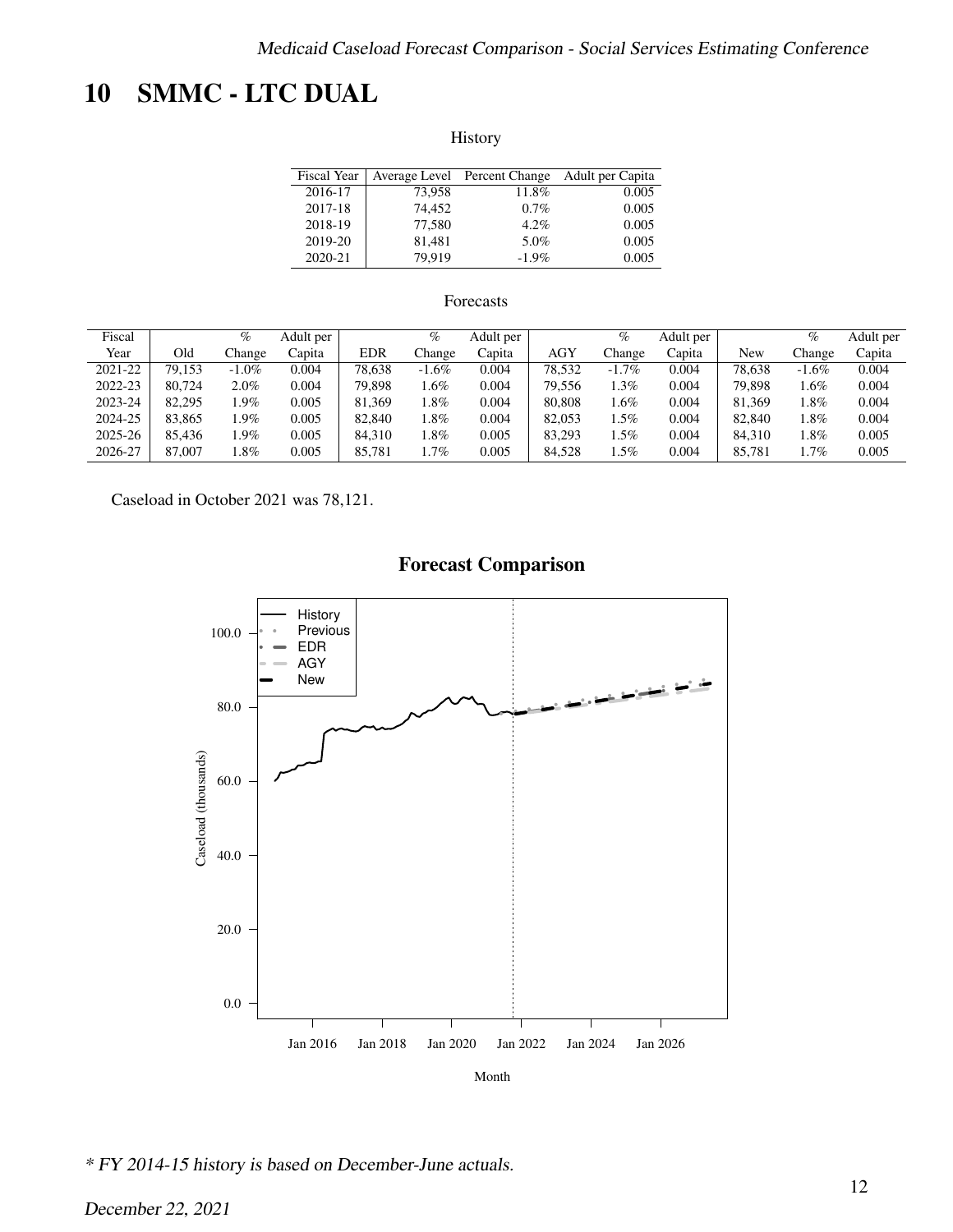# <span id="page-12-0"></span>11 SMMC - CHILD WELFARE

History

| <b>Fiscal Year</b> |        | Average Level Percent Change | Child per Capita |
|--------------------|--------|------------------------------|------------------|
| 2016-17            | 60.248 | $6.4\%$                      | 0.014            |
| 2017-18            | 61,682 | 2.4%                         | 0.015            |
| 2018-19            | 62,730 | 1.7%                         | 0.015            |
| 2019-20            | 63,413 | $1.1\%$                      | 0.015            |
| 2020-21            | 65,168 | 2.8%                         | 0.015            |

### Forecasts

| Fiscal  |        | %      | Child per |            | $\%$    | Child per |            | $\%$    | Child per |        | %      | Child per |
|---------|--------|--------|-----------|------------|---------|-----------|------------|---------|-----------|--------|--------|-----------|
| Year    | Old    | hange. | Capita    | <b>EDR</b> | Change  | Capita    | <b>AGY</b> | Change  | Capita    | New    | Change | Capita    |
| 2021-22 | 66.122 | .5%    | 0.015     | 66,060     | .4%     | 0.015     | 65,904     | $.1\%$  | 0.015     | 66,060 | 1.4%   | 0.015     |
| 2022-23 | 67.114 | $.5\%$ | 0.015     | 67.146     | .6%     | 0.015     | 66.282     | $0.6\%$ | 0.015     | 67,051 | . .5%  | 0.015     |
| 2023-24 | 68.120 | .5%    | 0.015     | 68.268     | $1.7\%$ | 0.015     | 66.508     | $0.3\%$ | 0.014     | 68,057 | 1.5%   | 0.015     |
| 2024-25 | 69.142 | .5%    | 0.015     | 69.390     | .6%     | 0.015     | 66.639     | $0.2\%$ | 0.014     | 69,078 | . .5%  | 0.015     |
| 2025-26 | 70,179 | .5%    | 0.015     | 70.513     | .6%     | 0.015     | 66.714     | $0.1\%$ | 0.014     | 70.114 | . .5%  | 0.015     |
| 2026-27 | 71.232 | $.5\%$ | 0.015     | 71,635     | .6%     | 0.015     | 66,758     | $0.1\%$ | 0.014     | 71.166 | . 5%   | 0.015     |

Caseload in October 2021 was 65,790.



\* FY 2014-15 history is based on December-June actuals.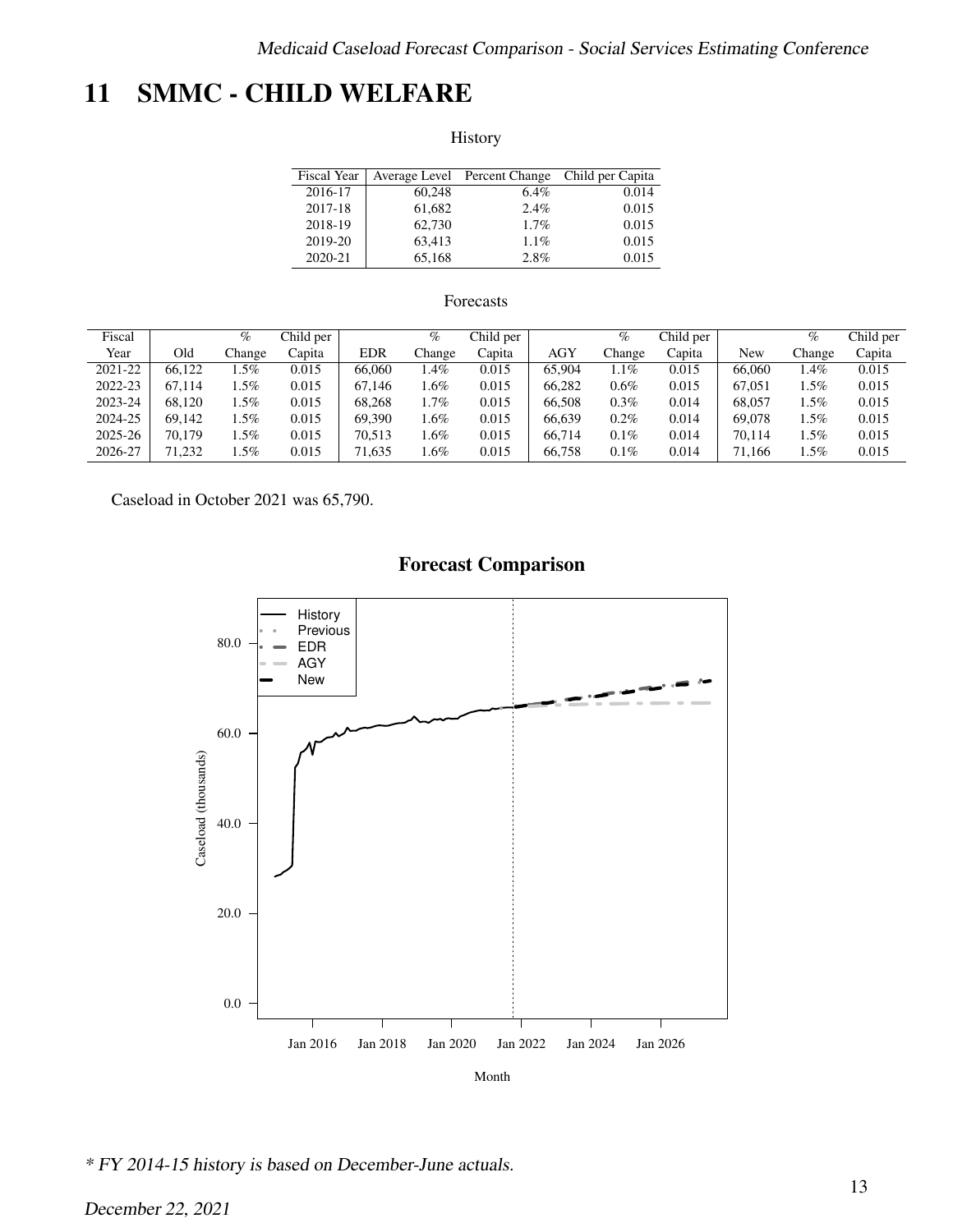# <span id="page-13-0"></span>12 SMMC - CMSN

History

| Fiscal Year |        | Average Level Percent Change | Child per Capita |
|-------------|--------|------------------------------|------------------|
| 2016-17     | 50,755 | $-7.0\%$                     | 0.012            |
| 2017-18     | 50.429 | $-0.6\%$                     | 0.012            |
| 2018-19     | 54,086 | 7.3%                         | 0.013            |
| 2019-20     | 60,817 | 12.4%                        | 0.014            |
| 2020-21     | 74.588 | 22.6%                        | 0.017            |

### Forecasts

| Fiscal  |        | $\%$    | Child per |            | %       | Child per |            | $\%$    | Child per |         | %       | Child per |
|---------|--------|---------|-----------|------------|---------|-----------|------------|---------|-----------|---------|---------|-----------|
| Year    | Old    | Change  | Capita    | <b>EDR</b> | Change  | Capita    | <b>AGY</b> | Change  | Capita    | New     | Change  | Capita    |
| 2021-22 | 84.850 | 13.8%   | 0.019     | 85.192     | 14.2%   | 0.019     | 86.901     | 16.5%   | 0.019     | 86.901  | 16.5%   | 0.019     |
| 2022-23 | 89.264 | 5.2%    | 0.020     | 88.722     | 4.1%    | 0.020     | 94.836     | $9.1\%$ | 0.021     | 94.836  | $9.1\%$ | 0.021     |
| 2023-24 | 91.126 | $2.1\%$ | 0.020     | 91.840     | 3.5%    | 0.020     | 99.575     | 5.0%    | 0.022     | 99.575  | 5.0%    | 0.022     |
| 2024-25 | 91.910 | $0.9\%$ | 0.020     | 94.959     | $3.4\%$ | 0.020     | 102.434    | 2.9%    | 0.022     | 102.434 | 2.9%    | 0.022     |
| 2025-26 | 92.241 | $0.4\%$ | 0.020     | 98.077     | 3.3%    | 0.021     | 104.159    | $.7\%$  | 0.022     | 104.159 | $1.7\%$ | 0.022     |
| 2026-27 | 92,381 | 0.2%    | 0.019     | 101.195    | $3.2\%$ | 0.021     | 105.199    | $.0\%$  | 0.022     | 105.199 | $1.0\%$ | 0.022     |

Caseload in October 2021 was 84,955.



\* FY 2014-15 history is based on December-June actuals.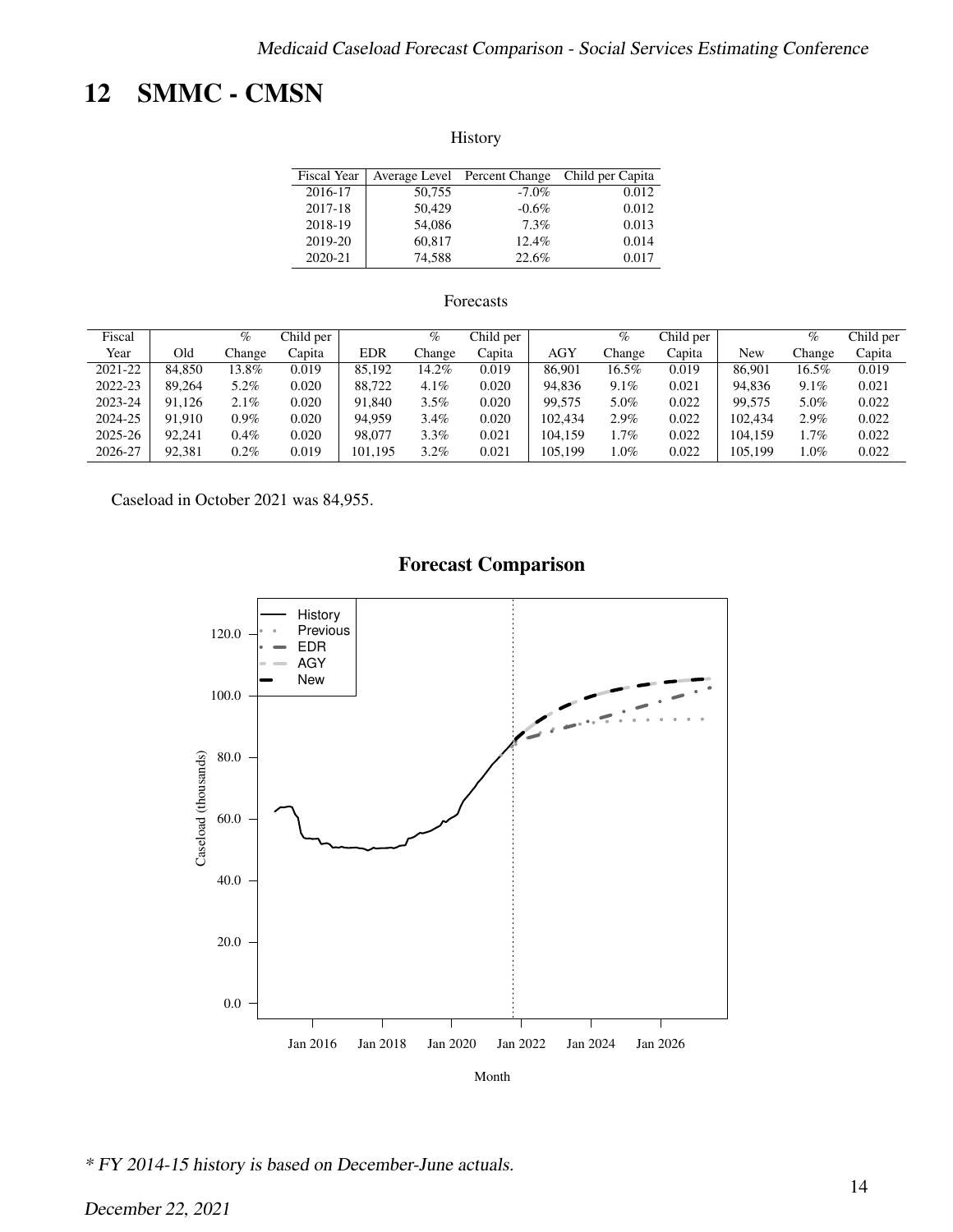# <span id="page-14-0"></span>13 SMMC - PDN

| Fiscal Year |       | Average Level Percent Change | Child per Capita |
|-------------|-------|------------------------------|------------------|
| 2016-17     |       | N/A                          | 0.000            |
| 2017-18     |       | N/A                          | 0.000            |
| 2018-19     |       | N/A                          | 0.000            |
| 2019-20     | 667   | Inf $%$                      | 0.000            |
| 2020-21     | 1.000 | 50.0%                        | 0.000            |

### Forecasts

| Fiscal  |       | $\%$    | Child per |            | %        | Child per |            | %        | Child per |       | %        | Child per |
|---------|-------|---------|-----------|------------|----------|-----------|------------|----------|-----------|-------|----------|-----------|
| Year    | Old   | Change  | Capita    | <b>EDR</b> | Change   | Capita    | <b>AGY</b> | Change   | Capita    | New   | Change   | Capita    |
| 2021-22 | .058  | 5.8%    | 0.000     | 974        | $-2.6\%$ | 0.000     | 955        | $-4.5\%$ | 0.000     | 974   | $-2.6\%$ | 0.000     |
| 2022-23 | 1.130 | 6.8%    | 0.000     | .030       | 5.8%     | 0.000     | 945        | $-1.1\%$ | 0.000     | .030  | 5.8%     | 0.000     |
| 2023-24 | .202  | $6.4\%$ | 0.000     | .098       | $6.6\%$  | 0.000     | 945        | $0.0\%$  | 0.000     | .086  | 5.4%     | 0.000     |
| 2024-25 | ,274  | $6.0\%$ | 0.000     | .167       | $6.2\%$  | 0.000     | 945        | $0.0\%$  | 0.000     | 1.140 | 5.0%     | 0.000     |
| 2025-26 | .346  | 5.7%    | 0.000     | .235       | 5.8%     | 0.000     | 945        | $0.0\%$  | 0.000     | 1.193 | $4.6\%$  | 0.000     |
| 2026-27 | .418  | 5.3%    | 0.000     | .303       | 5.5%     | 0.000     | 945        | $0.0\%$  | 0.000     | .243  | 4.2%     | 0.000     |

Caseload in October 2021 was 948.



\* FY 2014-15 history is based on December-June actuals.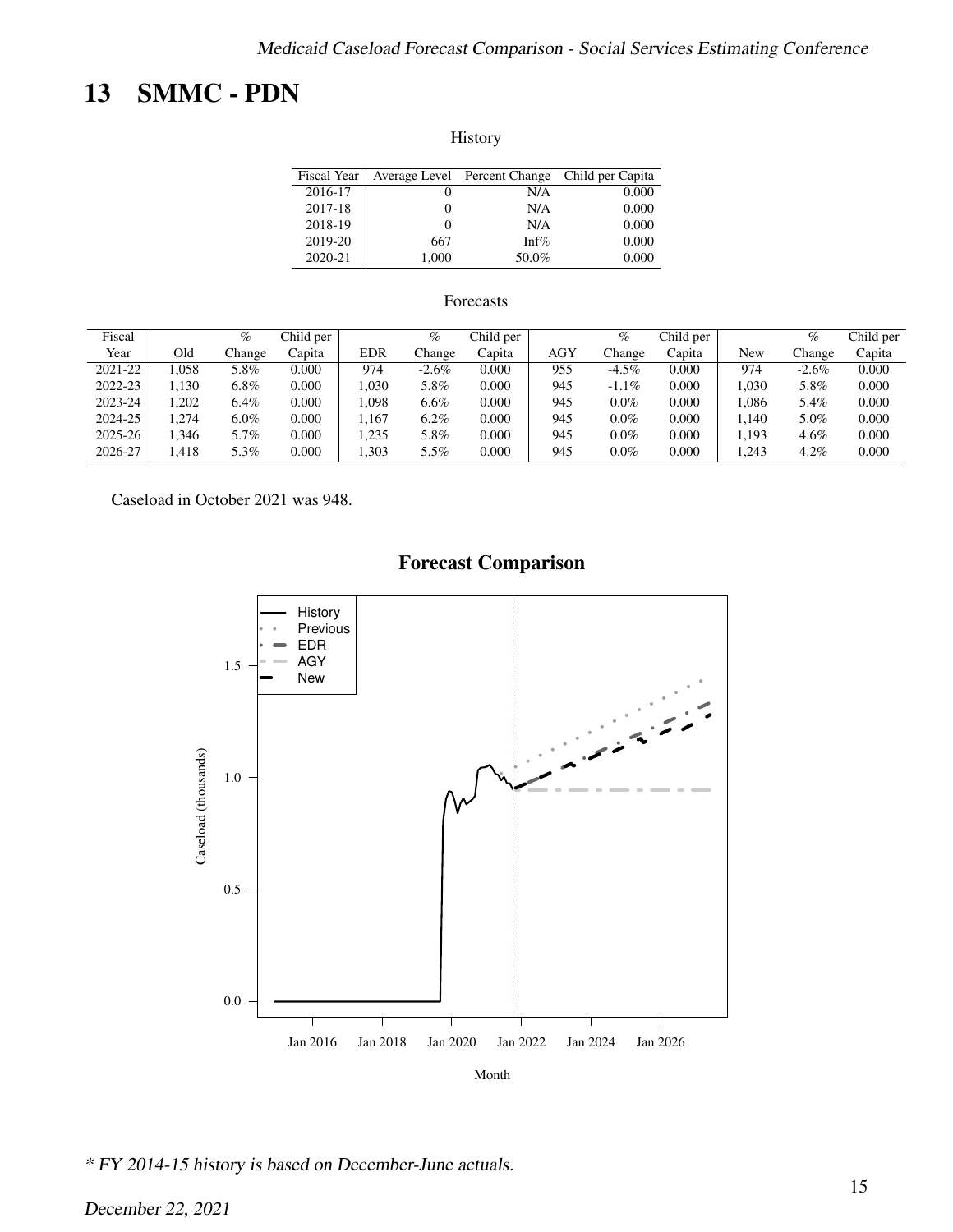# <span id="page-15-0"></span>14 FFS - Other FFS excluding TANF grants

History

| <b>Fiscal Year</b> | Average Level | Percent Change | Total per Capita |
|--------------------|---------------|----------------|------------------|
| 2016-17            | 161,731       | $-35.1\%$      | 0.008            |
| 2017-18            | 185,671       | 14.8%          | 0.009            |
| 2018-19            | 211,526       | 13.9%          | 0.010            |
| 2019-20            | 228,827       | $8.2\%$        | 0.011            |
| 2020-21            | 275,926       | 20.6%          | 0.013            |

### Forecasts

| Fiscal  |         | $\%$     | Total per |            | %        | Total per |            | $\%$     | Total per |         | $\%$     | Total per |
|---------|---------|----------|-----------|------------|----------|-----------|------------|----------|-----------|---------|----------|-----------|
| Year    | Old     | Change   | Capita    | <b>EDR</b> | Change   | Capita    | <b>AGY</b> | Change   | Capita    | New     | Change   | Capita    |
| 2021-22 | 318,891 | 15.6%    | 0.014     | 343.894    | 24.6%    | 0.016     | 355.141    | 28.7%    | 0.016     | 355.141 | 28.7%    | 0.016     |
| 2022-23 | 326,485 | 2.4%     | 0.015     | 347,560    | 1.1%     | 0.015     | 380,275    | 7.1%     | 0.017     | 380,275 | 7.1%     | 0.017     |
| 2023-24 | 327.436 | $0.3\%$  | 0.014     | 345.481    | $-0.6\%$ | 0.015     | 381.383    | 0.3%     | 0.017     | 381.383 | 0.3%     | 0.017     |
| 2024-25 | 327.789 | $0.1\%$  | 0.014     | 343,403    | $-0.6\%$ | 0.015     | 381.794    | $0.1\%$  | 0.017     | 381,794 | 0.1%     | 0.017     |
| 2025-26 | 327.668 | $-0.0\%$ | 0.014     | 341.325    | $-0.6\%$ | 0.015     | 381.653    | $-0.0\%$ | 0.016     | 381.653 | $-0.0\%$ | 0.016     |
| 2026-27 | 327,644 | $-0.0\%$ | 0.014     | 339,246    | $-0.6\%$ | 0.014     | 381.278    | $-0.1\%$ | 0.016     | 381,278 | $-0.1\%$ | 0.016     |

Caseload in October 2021 was 350,071.



### **Forecast Comparison**

Month

\* FY 2014-15 history is based on August-June actuals.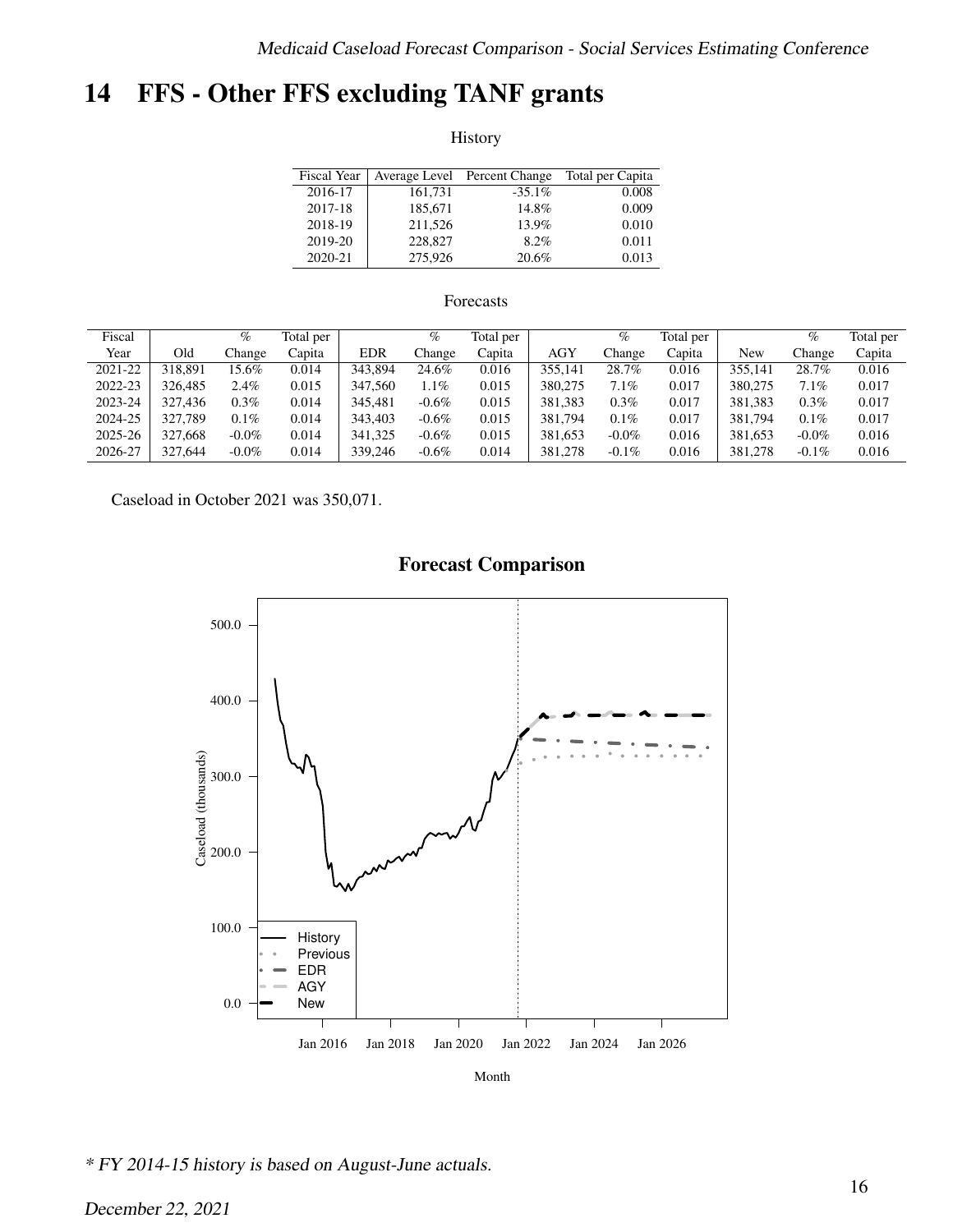# <span id="page-16-0"></span>15 FFS - Relative Caregiver (TANF Conference) Other FFS

History

| Fiscal Year |        | Average Level Percent Change | Total per Capita |
|-------------|--------|------------------------------|------------------|
| 2016-17     | 18.719 | $-0.1\%$                     | 0.001            |
| 2017-18     | 18.341 | $-2.0\%$                     | 0.001            |
| 2018-19     | 17.822 | $-2.8\%$                     | 0.001            |
| 2019-20     | 16,461 | $-7.6\%$                     | 0.001            |
| 2020-21     | 13.971 | $-15.1\%$                    | 0.001            |

#### Forecasts

| Fiscal  |       | %        | Total per |            | %         | Total per |            | $\%$      | Total per |        | $\%$      | Total per |
|---------|-------|----------|-----------|------------|-----------|-----------|------------|-----------|-----------|--------|-----------|-----------|
| Year    | Old   | hange.   | Capita    | <b>EDR</b> | Change    | Capita    | <b>AGY</b> | Change    | Capita    | New    | Change    | Capita    |
| 2021-22 | 3.035 | $-6.7\%$ | 0.001     | 1.874      | $-15.0\%$ | 0.001     | 1.607      | $-16.9\%$ | 0.001     | .874   | $-15.0\%$ | 0.001     |
| 2022-23 | 3.035 | $0.0\%$  | 0.001     | 1.756      | $-1.0\%$  | 0.001     | 10.497     | $-9.6\%$  | 0.000     | 1.756  | $-1.0\%$  | 0.001     |
| 2023-24 | 3.035 | $0.0\%$  | 0.001     | 11.756     | $0.0\%$   | 0.001     | 10.497     | $0.0\%$   | 0.000     | 11.756 | $0.0\%$   | 0.001     |
| 2024-25 | 3.035 | $0.0\%$  | 0.001     | 1.756      | $0.0\%$   | 0.001     | 10.497     | $0.0\%$   | 0.000     | 11.756 | $0.0\%$   | 0.001     |
| 2025-26 | 3.035 | $0.0\%$  | 0.001     | 1.756      | $0.0\%$   | 0.001     | 10.497     | $0.0\%$   | 0.000     | 11.756 | $0.0\%$   | 0.001     |
| 2026-27 | 3.035 | $0.0\%$  | 0.001     | 1.756      | $0.0\%$   | 0.000     | 10,497     | $0.0\%$   | 0.000     | 11.756 | $0.0\%$   | 0.000     |

Caseload in October 2021 was 11,891.



Month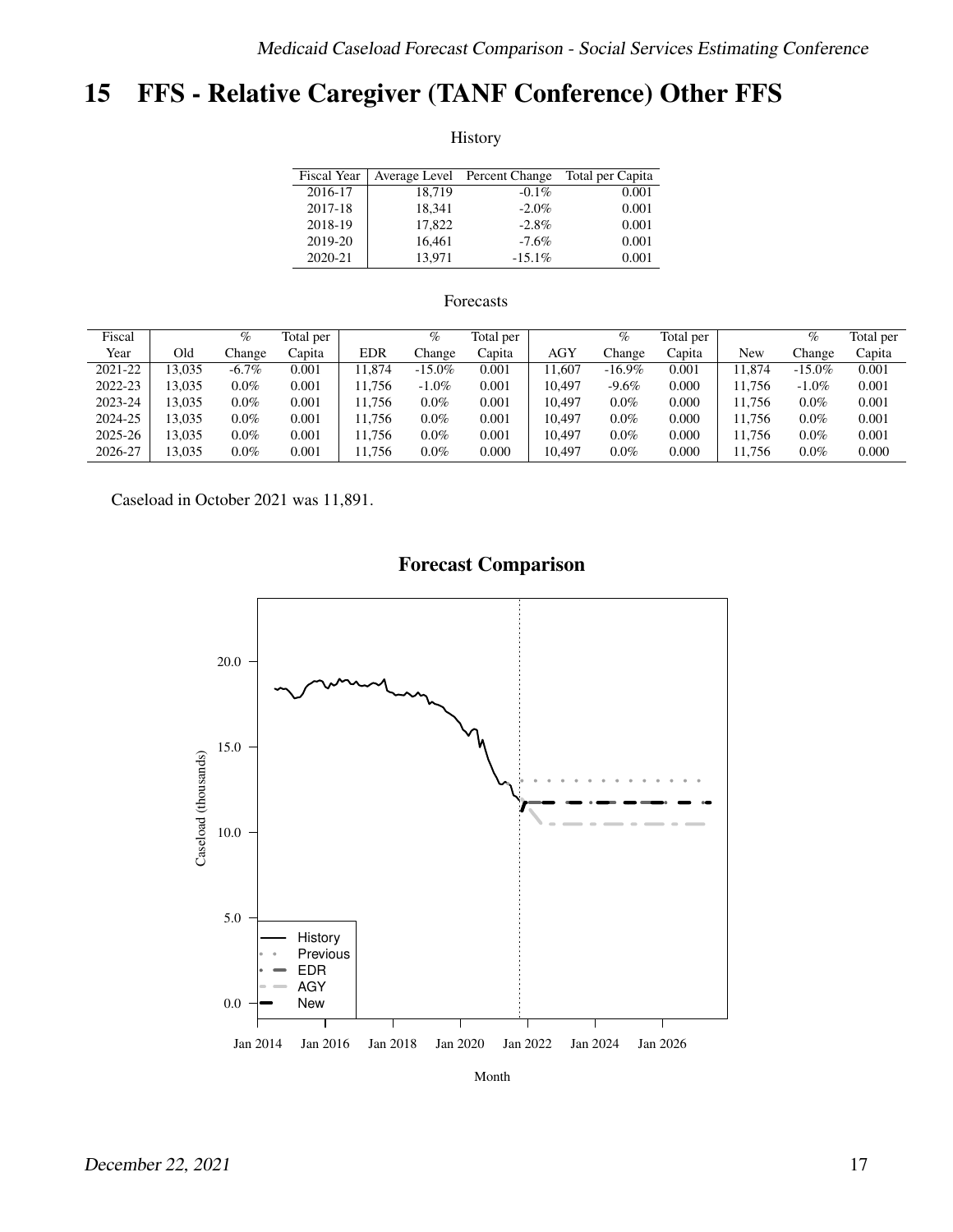# <span id="page-17-0"></span>16 FFS - Child Only (TANF Conference) Other FFS

History

| <b>Fiscal Year</b> |        | Average Level Percent Change | Child per Capita |
|--------------------|--------|------------------------------|------------------|
| 2016-17            | 25,501 | $-4.3\%$                     | 0.006            |
| 2017-18            | 23,754 | $-6.8\%$                     | 0.006            |
| 2018-19            | 21.573 | $-9.2\%$                     | 0.005            |
| 2019-20            | 19.191 | $-11.0\%$                    | 0.004            |
| 2020-21            | 18.947 | $-1.3\%$                     | 0.004            |

### Forecasts

| Fiscal  |        | %        | Child per |            | $\%$      | Child per |            | $\%$      | Child per |        | $\%$      | Child per |
|---------|--------|----------|-----------|------------|-----------|-----------|------------|-----------|-----------|--------|-----------|-----------|
| Year    | Old    | hange.   | Capita    | <b>EDR</b> | Change    | Capita    | <b>AGY</b> | Change    | Capita    | New    | Change    | Capita    |
| 2021-22 | 18.731 | $-1.1\%$ | 0.004     | 16.416     | $-13.4\%$ | 0.004     | 16.669     | $-12.0\%$ | 0.004     | 16.669 | $-12.0\%$ | 0.004     |
| 2022-23 | 18.729 | $-0.0\%$ | 0.004     | 16.301     | $-0.7\%$  | 0.004     | 16.734     | $0.4\%$   | 0.004     | 16.734 | 0.4%      | 0.004     |
| 2023-24 | 18.729 | $0.0\%$  | 0.004     | 16.301     | $0.0\%$   | 0.004     | 16.734     | $0.0\%$   | 0.004     | 16.734 | $0.0\%$   | 0.004     |
| 2024-25 | 18.729 | $0.0\%$  | 0.004     | 16.301     | $0.0\%$   | 0.004     | 16,734     | $0.0\%$   | 0.004     | 16.734 | $0.0\%$   | 0.004     |
| 2025-26 | 18.729 | $0.0\%$  | 0.004     | 16.301     | $0.0\%$   | 0.003     | 16.734     | $0.0\%$   | 0.004     | 16.734 | $0.0\%$   | 0.004     |
| 2026-27 | 18.729 | $0.0\%$  | 0.004     | 16.301     | $0.0\%$   | 0.003     | 16,734     | $0.0\%$   | 0.004     | 16.734 | $0.0\%$   | 0.004     |

Caseload in October 2021 was 16,429.



Month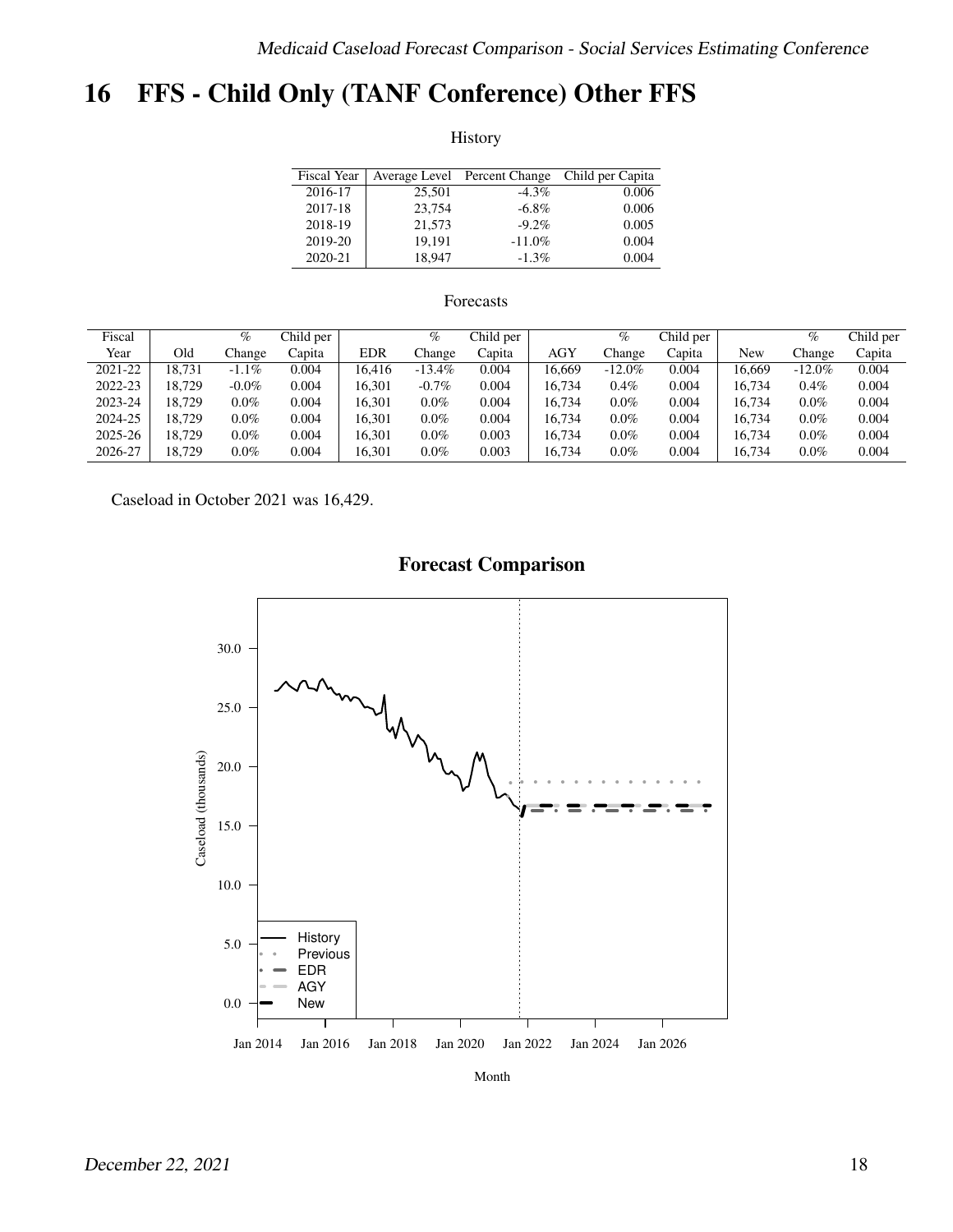# <span id="page-18-0"></span>17 FFS - Families with Adult (TANF Conference) Other FFS

History

| <b>Fiscal Year</b> |        | Average Level Percent Change | Total per Capita |
|--------------------|--------|------------------------------|------------------|
| 2016-17            | 27,518 | $-10.8\%$                    | 0.001            |
| 2017-18            | 24,636 | $-10.5%$                     | 0.001            |
| 2018-19            | 21,898 | $-11.1\%$                    | 0.001            |
| 2019-20            | 22,884 | $4.5\%$                      | 0.001            |
| 2020-21            | 35,134 | 53.5%                        | 0.002            |

### Forecasts

| Fiscal  |        | %         | Total per |            | $\%$      | Total per |            | %         | Total per |        | $\%$      | Total per |
|---------|--------|-----------|-----------|------------|-----------|-----------|------------|-----------|-----------|--------|-----------|-----------|
| Year    | Old    | hange.    | Capita    | <b>EDR</b> | Change    | Capita    | <b>AGY</b> | Change    | Capita    | New    | Change    | Capita    |
| 2021-22 | 35.134 | $0.0\%$   | 0.002     | 19.412     | $-44.7\%$ | 0.001     | 19,679     | $-44.0\%$ | 0.001     | 19.679 | $-44.0\%$ | 0.001     |
| 2022-23 | 30.968 | $-11.9\%$ | 0.001     | 17.957     | $-7.5\%$  | 0.001     | 20.314     | $3.2\%$   | 0.001     | 20.314 | 3.2%      | 0.001     |
| 2023-24 | 29,806 | $-3.8\%$  | 0.001     | 17.957     | $0.0\%$   | 0.001     | 20.479     | $0.8\%$   | 0.001     | 20.479 | 0.8%      | 0.001     |
| 2024-25 | 26.305 | $-11.7%$  | 0.001     | 17.957     | $0.0\%$   | 0.001     | 20.479     | $0.0\%$   | 0.001     | 20,479 | $0.0\%$   | 0.001     |
| 2025-26 | 23,868 | $-9.3%$   | 0.001     | 17.957     | $0.0\%$   | 0.001     | 20.479     | $0.0\%$   | 0.001     | 20.479 | $0.0\%$   | 0.001     |
| 2026-27 | 21,492 | $-10.0\%$ | 0.001     | 17.957     | $0.0\%$   | 0.001     | 20.479     | $0.0\%$   | 0.001     | 20,479 | $0.0\%$   | 0.001     |

Caseload in October 2021 was 17,540.



Month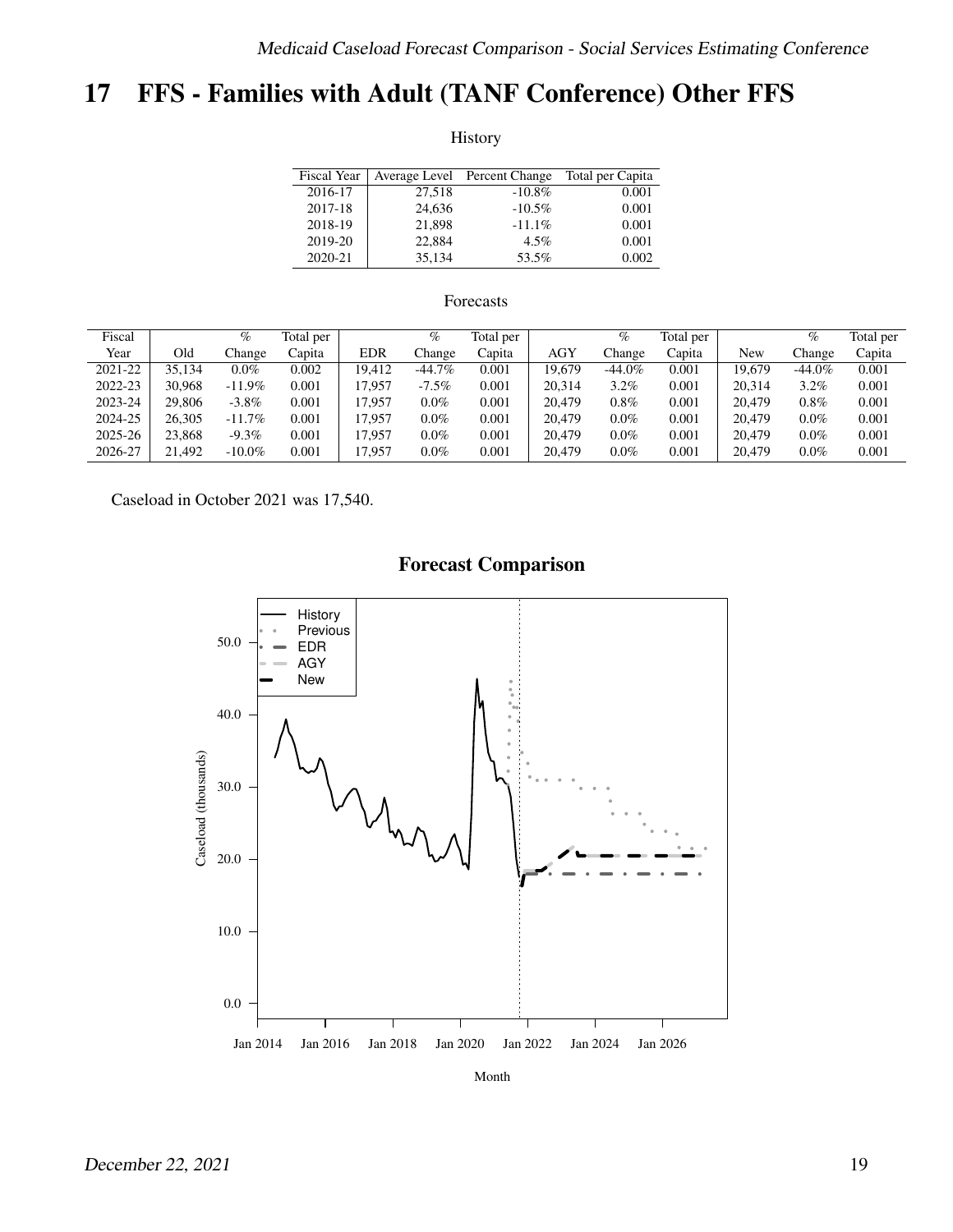# <span id="page-19-0"></span>18 FFS - Unemployed Parent (TANF Conference) Other FFS

History

| <b>Fiscal Year</b> |       | Average Level Percent Change | Total per Capita |
|--------------------|-------|------------------------------|------------------|
| 2016-17            | 3,808 | $-3.6\%$                     | 0.000            |
| 2017-18            | 2,750 | $-27.8%$                     | 0.000            |
| 2018-19            | 2.129 | $-22.6%$                     | 0.000            |
| 2019-20            | 2.723 | 27.9%                        | 0.000            |
| 2020-21            | 7.420 | 172.5%                       | 0.000            |

### Forecasts

| Fiscal  |       | $\%$      | Total per |            | %         | Total per |            | %         | Total per |       | %         | Total per |
|---------|-------|-----------|-----------|------------|-----------|-----------|------------|-----------|-----------|-------|-----------|-----------|
| Year    | Old   | hange.    | Capita    | <b>EDR</b> | Change    | Capita    | <b>AGY</b> | Change    | Capita    | New   | Change    | Capita    |
| 2021-22 | 5.248 | $-29.3\%$ | 0.000     | 3.569      | $-51.9%$  | 0.000     | 3.425      | $-53.8\%$ | 0.000     | 3.425 | $-53.8\%$ | 0.000     |
| 2022-23 | 5.187 | $-1.2\%$  | 0.000     | 2.904      | $-18.6\%$ | 0.000     | 2.907      | $-15.1\%$ | 0.000     | 2.907 | $-15.1\%$ | 0.000     |
| 2023-24 | 4.824 | $-7.0\%$  | 0.000     | 2.671      | $-8.0\%$  | 0.000     | 2.907      | $0.0\%$   | 0.000     | 2.907 | $0.0\%$   | 0.000     |
| 2024-25 | 4.667 | $-3.3\%$  | 0.000     | 2.456      | $-8.0\%$  | 0.000     | 2.907      | $0.0\%$   | 0.000     | 2.907 | $0.0\%$   | 0.000     |
| 2025-26 | 3.458 | $-25.9\%$ | 0.000     | 2.259      | $-8.0\%$  | 0.000     | 2.907      | $0.0\%$   | 0.000     | 2.907 | $0.0\%$   | 0.000     |
| 2026-27 | 2.565 | $-25.8\%$ | 0.000     | 2,076      | $-8.1\%$  | 0.000     | 2.907      | $0.0\%$   | 0.000     | 2.907 | $0.0\%$   | 0.000     |

Caseload in October 2021 was 2,920.



Month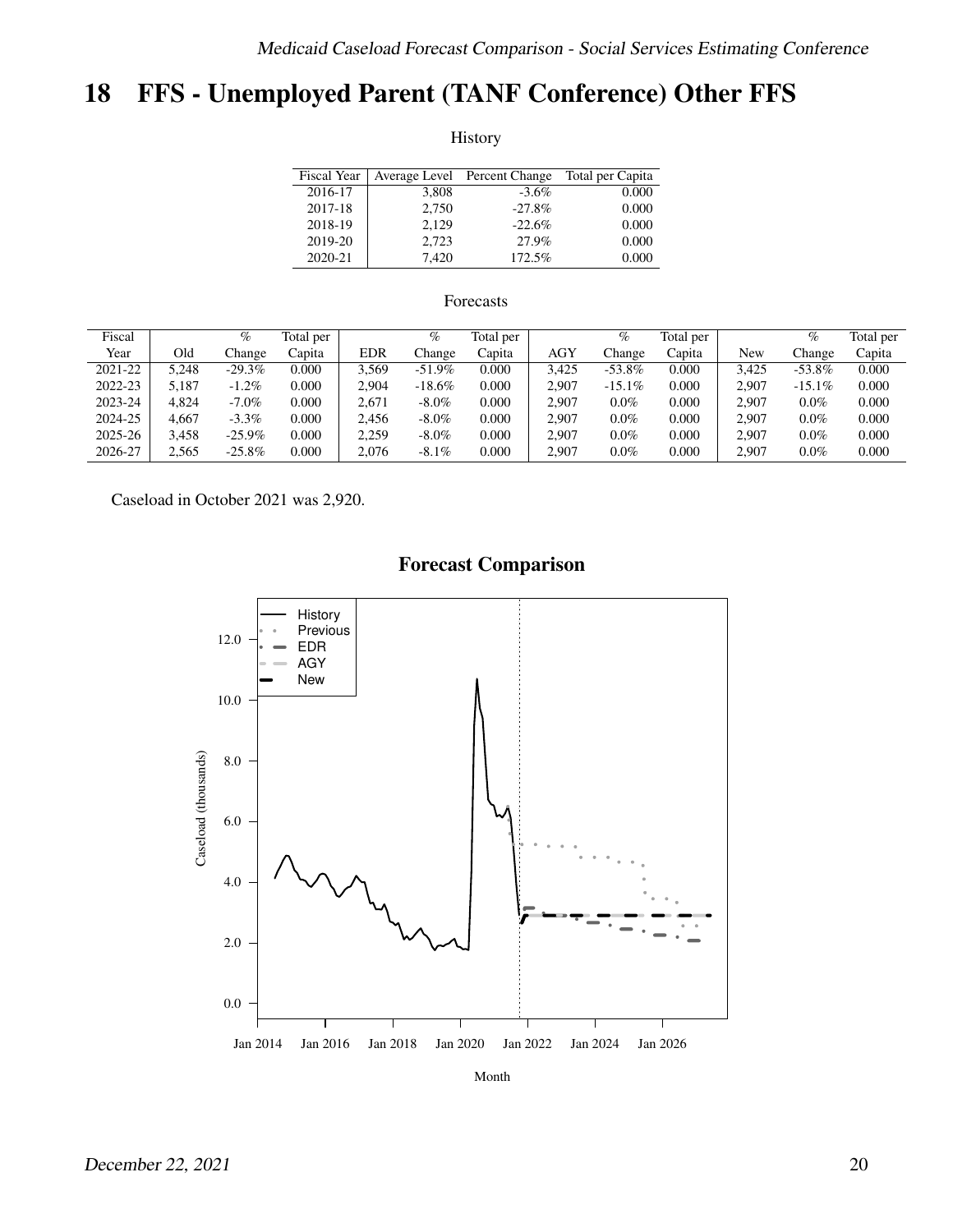# <span id="page-20-0"></span>19 FFS - Medically Needy

History

| <b>Fiscal Year</b> |         | Average Level Percent Change | Adult per Capita |
|--------------------|---------|------------------------------|------------------|
| 2016-17            | 27,778  | $-0.3\%$                     | 0.002            |
| 2017-18            | 27,703  | $-0.3\%$                     | 0.002            |
| 2018-19            | 29.154  | 5.2%                         | 0.002            |
| 2019-20            | 32.693  | 12.1%                        | 0.002            |
| 2020-21            | 110,813 | 239.0%                       | 0.006            |

### Forecasts

| Fiscal  |         | %         | Adult per |            | %         | Adult per |            | $\%$      | Adult per |         | %         | Adult per |
|---------|---------|-----------|-----------|------------|-----------|-----------|------------|-----------|-----------|---------|-----------|-----------|
| Year    | Old     | . hange   | Capita    | <b>EDR</b> | Change    | Capita    | <b>AGY</b> | Change    | Capita    | New     | Change    | Capita    |
| 2021-22 | 146.162 | 31.9%     | 0.008     | 37.691     | 24.3%     | 0.008     | 141.068    | 27.3%     | 0.008     | 141.068 | 27.3%     | 0.008     |
| 2022-23 | 102.327 | $-30.0\%$ | 0.006     | 95.724     | $-30.5\%$ | 0.005     | 117.101    | $-17.0\%$ | 0.007     | 117.101 | $-17.0\%$ | 0.007     |
| 2023-24 | 77.360  | $-24.4\%$ | 0.004     | 72.368     | $-24.4\%$ | 0.004     | 73.154     | $-37.5%$  | 0.004     | 73.154  | $-37.5%$  | 0.004     |
| 2024-25 | 58.485  | $-24.4\%$ | 0.003     | 54.711     | $-24.4\%$ | 0.003     | 55,305     | $-24.4\%$ | 0.003     | 55,305  | $-24.4\%$ | 0.003     |
| 2025-26 | 44.215  | $-24.4\%$ | 0.002     | 41.362     | $-24.4\%$ | 0.002     | 41.811     | $-24.4\%$ | 0.002     | 41.811  | $-24.4\%$ | 0.002     |
| 2026-27 | 38.486  | $-13.0\%$ | 0.002     | 36,003     | $-13.0\%$ | 0.002     | 36,394     | $-13.0\%$ | 0.002     | 36.394  | $-13.0\%$ | 0.002     |

Caseload in October 2021 was 139,820.



\* FY 2014-15 history is based on August-June actuals.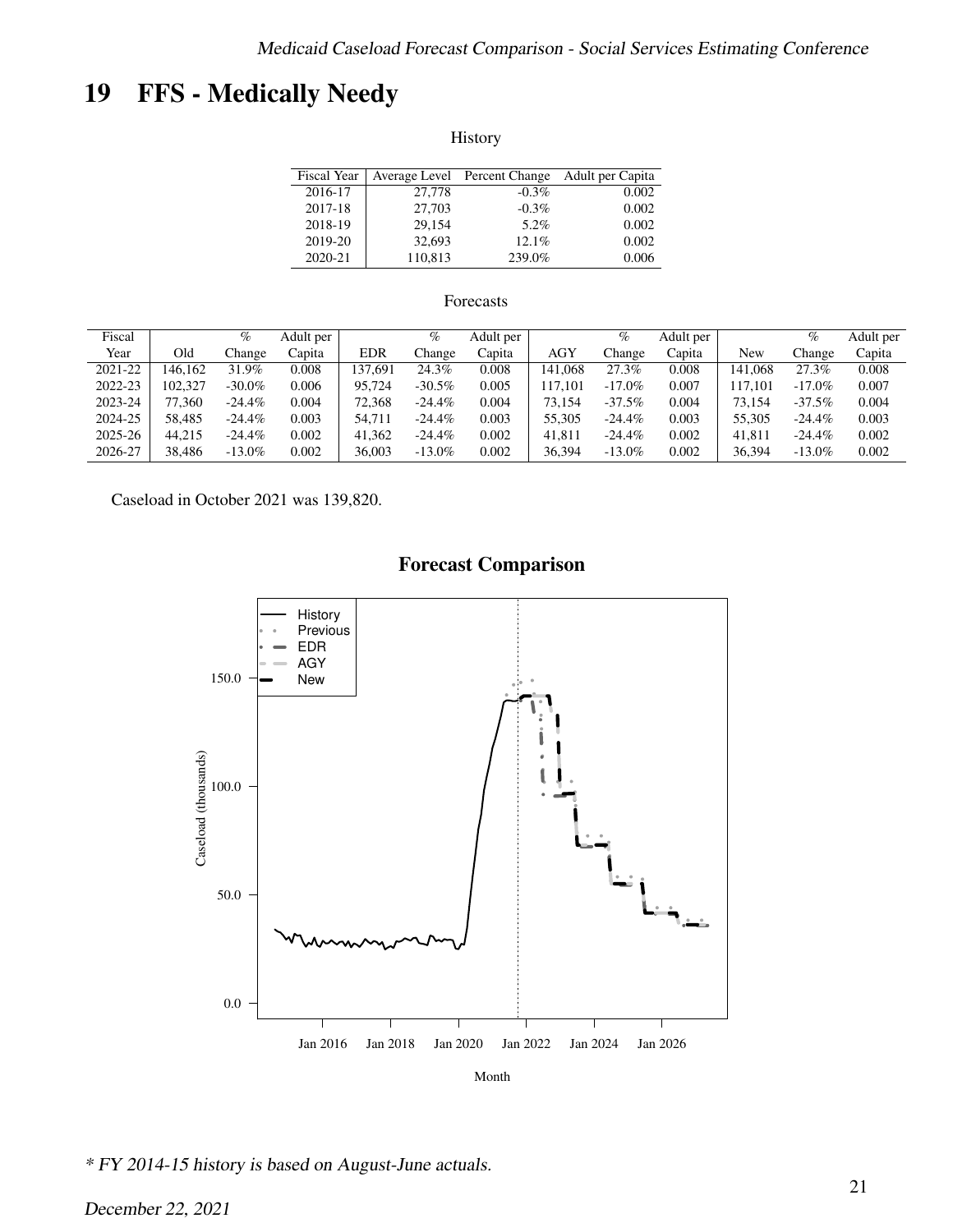# <span id="page-21-0"></span>20 FFS - QMB/SLMB/QI

History

| <b>Fiscal Year</b> |         | Average Level Percent Change | Adult per Capita |
|--------------------|---------|------------------------------|------------------|
| 2016-17            | 415.129 | 2.6%                         | 0.026            |
| 2017-18            | 430,840 | 3.8%                         | 0.026            |
| 2018-19            | 450.031 | $4.5\%$                      | 0.027            |
| 2019-20            | 464,766 | $3.3\%$                      | 0.027            |
| 2020-21            | 483.387 | 4.0%                         | 0.028            |

### Forecasts

| Fiscal  |         | %       | Adult per |            | $\%$    | Adult per |            | %       | Adult per |         | $\%$   | Adult per |
|---------|---------|---------|-----------|------------|---------|-----------|------------|---------|-----------|---------|--------|-----------|
| Year    | Old     | . hange | Capita    | <b>EDR</b> | Change  | Capita    | <b>AGY</b> | Change  | Capita    | New     | Change | Capita    |
| 2021-22 | 495.193 | 2.4%    | 0.028     | 489.502    | $.3\%$  | 0.028     | 486.232    | $0.6\%$ | 0.027     | 489.502 | $.3\%$ | 0.028     |
| 2022-23 | 509.614 | 2.9%    | 0.028     | 502.685    | 2.7%    | 0.028     | 486.380    | $0.0\%$ | 0.027     | 495.866 | $.3\%$ | 0.028     |
| 2023-24 | 524,018 | 2.8%    | 0.029     | 516,664    | 2.8%    | 0.028     | 486,680    | $0.1\%$ | 0.027     | 502.312 | .3%    | 0.028     |
| 2024-25 | 538,402 | 2.7%    | 0.029     | 530.642    | 2.7%    | 0.029     | 486,980    | $0.1\%$ | 0.026     | 508,842 | . 3%   | 0.028     |
| 2025-26 | 552,770 | 2.7%    | 0.030     | 544,620    | 2.6%    | 0.029     | 487.280    | $0.1\%$ | 0.026     | 515.457 | . 3%   | 0.028     |
| 2026-27 | 567,119 | $2.6\%$ | 0.030     | 558.599    | $2.6\%$ | 0.030     | 487.580    | $0.1\%$ | 0.026     | 522.158 | .3%    | 0.028     |

Caseload in October 2021 was 486,018.



\* FY 2014-15 history is based on August-June actuals.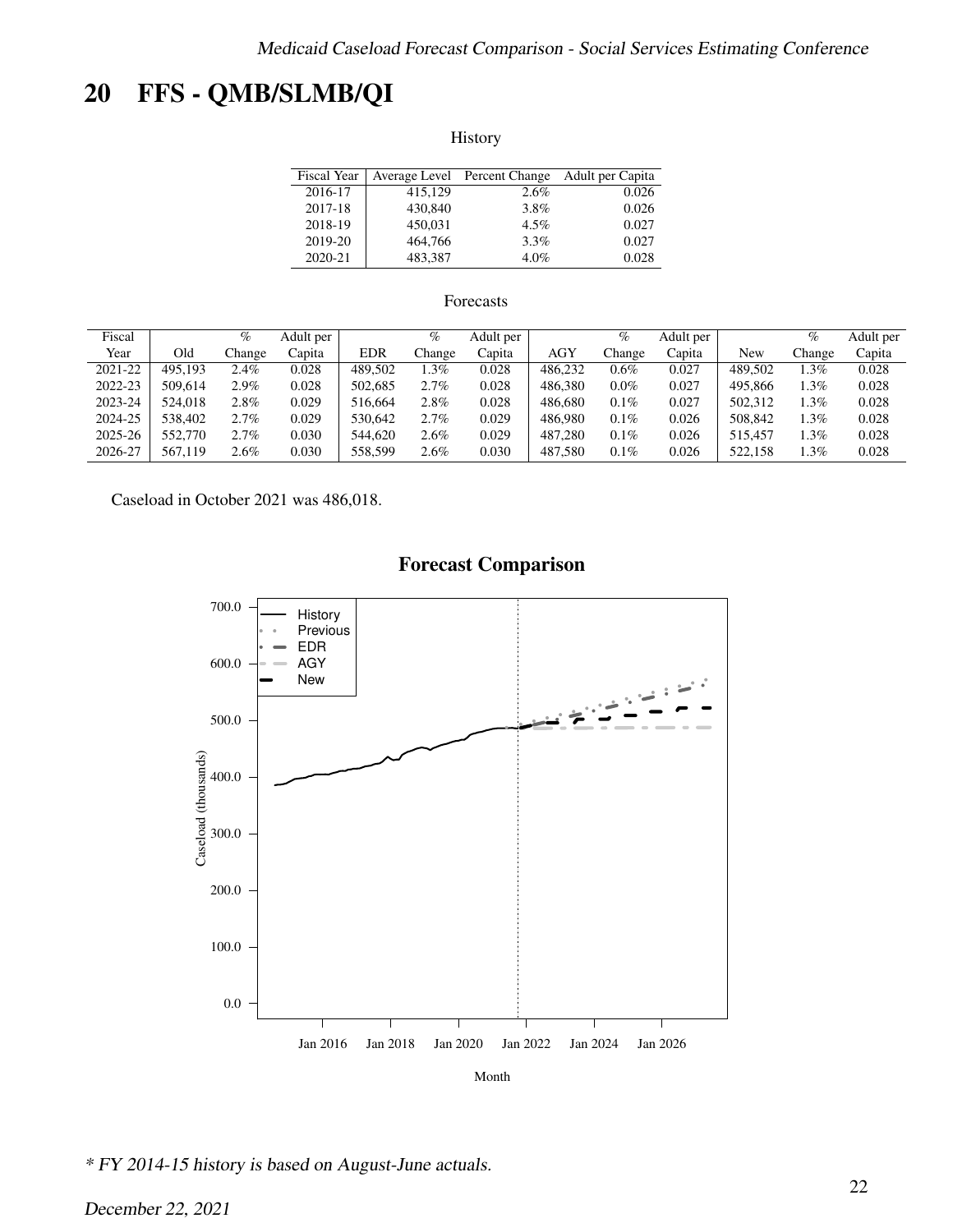# <span id="page-22-0"></span>21 FFS - XXI Children (6-18)

History

| Fiscal Year |       | Average Level Percent Change | Child per Capita |
|-------------|-------|------------------------------|------------------|
| 2016-17     | 4.436 | $-50.6\%$                    | 0.001            |
| 2017-18     | 4.360 | $-1.7\%$                     | 0.001            |
| 2018-19     | 4.617 | 5.9%                         | 0.001            |
| 2019-20     | 4.456 | $-3.5\%$                     | 0.001            |
| 2020-21     | 4.719 | 5.9%                         | 0.001            |

### Forecasts

| Fiscal  |       | %        | Child per |            | $\%$    | Child per |            | $\%$    | Child per |       | %      | Child per |
|---------|-------|----------|-----------|------------|---------|-----------|------------|---------|-----------|-------|--------|-----------|
| Year    | Old   | hange.   | Capita    | <b>EDR</b> | Change  | Capita    | <b>AGY</b> | Change  | Capita    | New   | Change | Capita    |
| 2021-22 | 4.700 | $-0.4\%$ | 0.001     | 4.757      | $0.8\%$ | 0.001     | 4.751      | $0.7\%$ | 0.001     | 4.751 | 0.7%   | 0.001     |
| 2022-23 | 4.689 | $-0.2%$  | 0.001     | 4.896      | 2.9%    | 0.001     | 4.865      | 2.4%    | 0.001     | 4.865 | 2.4%   | 0.001     |
| 2023-24 | 4.772 | $.8\%$   | 0.001     | 5.018      | 2.5%    | 0.001     | 4.961      | $2.0\%$ | 0.001     | 4.961 | 2.0%   | 0.001     |
| 2024-25 | 4.846 | $.6\%$   | 0.001     | 5.139      | 2.4%    | 0.001     | 5.057      | .9%     | 0.001     | 5.057 | 1.9%   | 0.001     |
| 2025-26 | 4.924 | .6%      | 0.001     | 5.260      | 2.4%    | 0.001     | 5.153      | .9%     | 0.001     | 5.153 | 1.9%   | 0.001     |
| 2026-27 | 5.061 | 2.8%     | 0.001     | 5.382      | 2.3%    | 0.001     | 5.249      | .9%     | 0.001     | 5.249 | .9%    | 0.001     |

Caseload in October 2021 was 4,749.



Month

\* FY 2014-15 history is based on August-June actuals.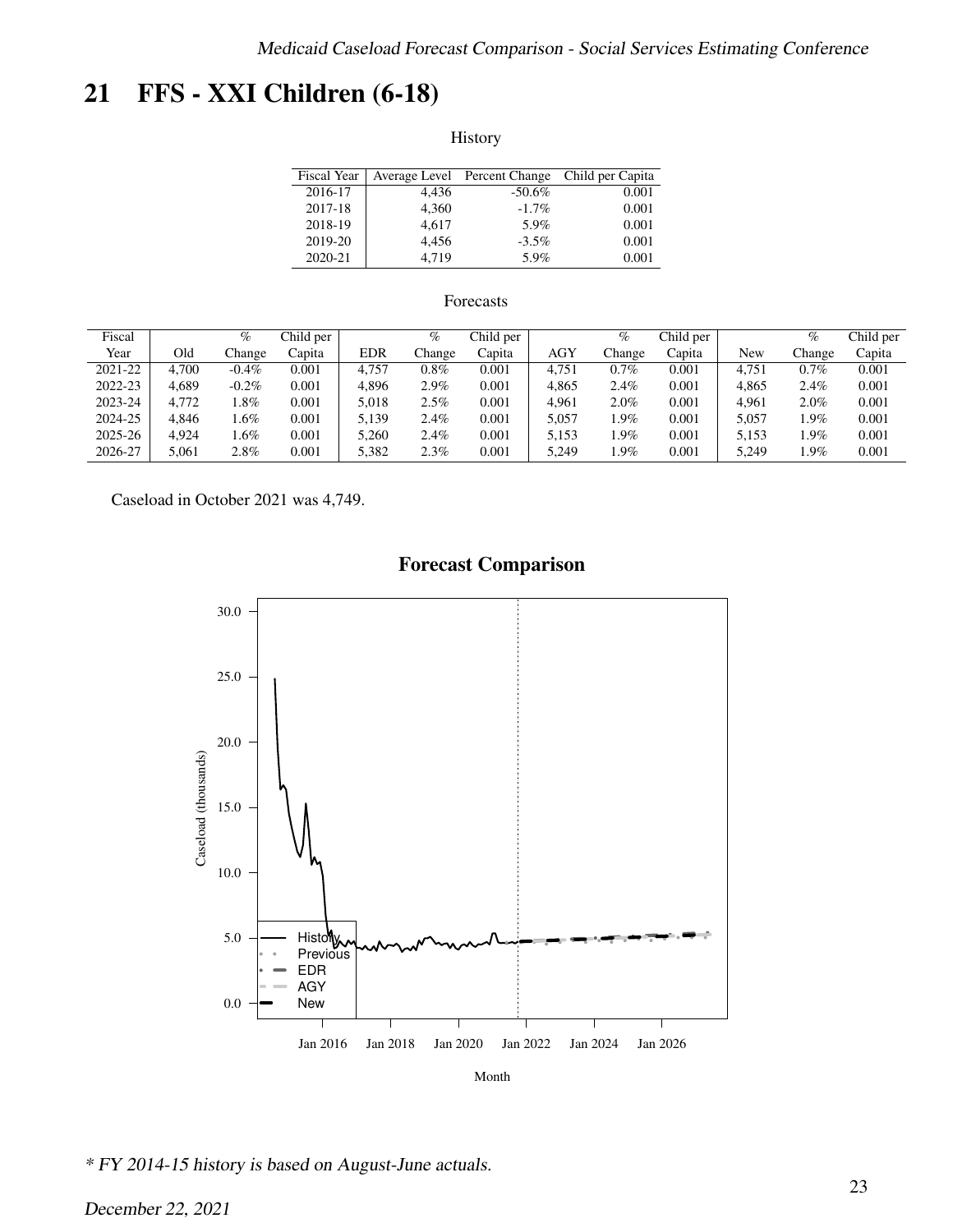## <span id="page-23-0"></span>22 FFS - General Assistance

History

| Fiscal Year |       | Average Level Percent Change | Total per Capita |
|-------------|-------|------------------------------|------------------|
| 2016-17     | 8.082 | $-9.2\%$                     | 0.000            |
| 2017-18     | 1.284 | $-84.1\%$                    | 0.000            |
| 2018-19     | 1.496 | $16.5\%$                     | 0.000            |
| 2019-20     | 1,815 | 21.3%                        | 0.000            |
| 2020-21     | 976   | $-46.2\%$                    | 0.000            |

### Forecasts

| Fiscal  |       | $\%$    | Total per |            | $\%$    | Total per |            | $\%$    | Total per |        | $\%$    | Total per |
|---------|-------|---------|-----------|------------|---------|-----------|------------|---------|-----------|--------|---------|-----------|
| Year    | Old   | Change  | Capita    | <b>EDR</b> | Change  | Capita    | <b>AGY</b> | Change  | Capita    | New    | Change  | Capita    |
|         |       |         |           |            |         |           |            |         |           |        |         |           |
| 2021-22 | 6.570 | 573.1%  | 0.000     | 7.669      | 685.7%  | 0.000     | 8.268      | 747.0%  | 0.000     | 8.268  | 747.0%  | 0.000     |
| 2022-23 | 8.903 | 35.5%   | 0.000     | 9.973      | 30.0%   | 0.000     | 10.951     | 32.5%   | 0.000     | 10.951 | 32.5%   | 0.000     |
| 2023-24 | 8.903 | $0.0\%$ | 0.000     | 9.973      | $0.0\%$ | 0.000     | 11.132     | 1.7%    | 0.000     | 11.132 | 1.7%    | 0.000     |
| 2024-25 | 8.903 | $0.0\%$ | 0.000     | 9.973      | $0.0\%$ | 0.000     | 11.144     | $0.1\%$ | 0.000     | 11.144 | $0.1\%$ | 0.000     |
| 2025-26 | 8.903 | $0.0\%$ | 0.000     | 9.973      | $0.0\%$ | 0.000     | 11.145     | $0.0\%$ | 0.000     | 11.145 | $0.0\%$ | 0.000     |
| 2026-27 | 8.903 | $0.0\%$ | 0.000     | 9.973      | $0.0\%$ | 0.000     | 11,145     | $0.0\%$ | 0.000     | 11.145 | $0.0\%$ | 0.000     |

Caseload in October 2021 was 7,343.



\* FY 2014-15 history is based on August-June actuals.